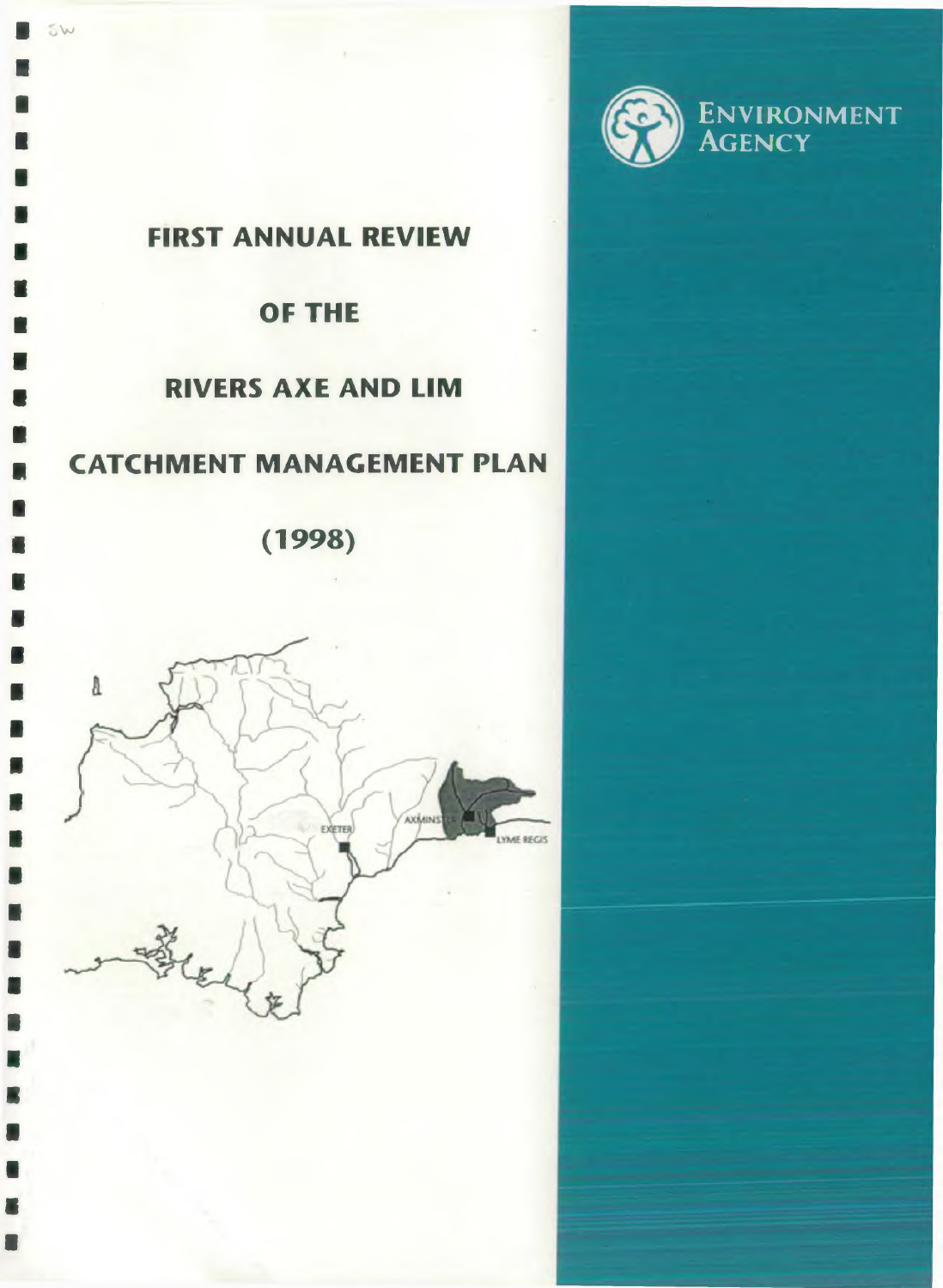

A

п

1

∎

Ë

是

.

E

骊

я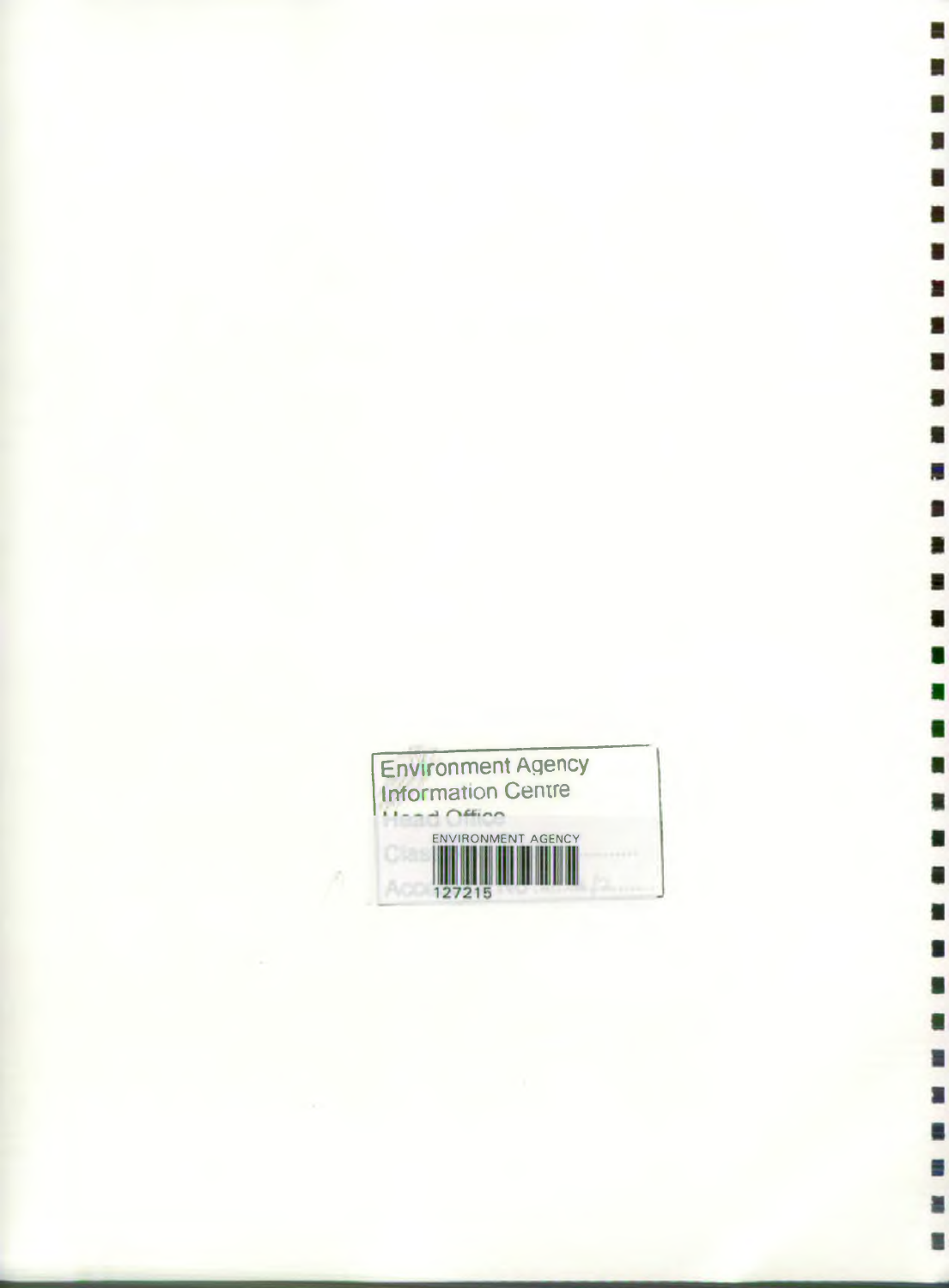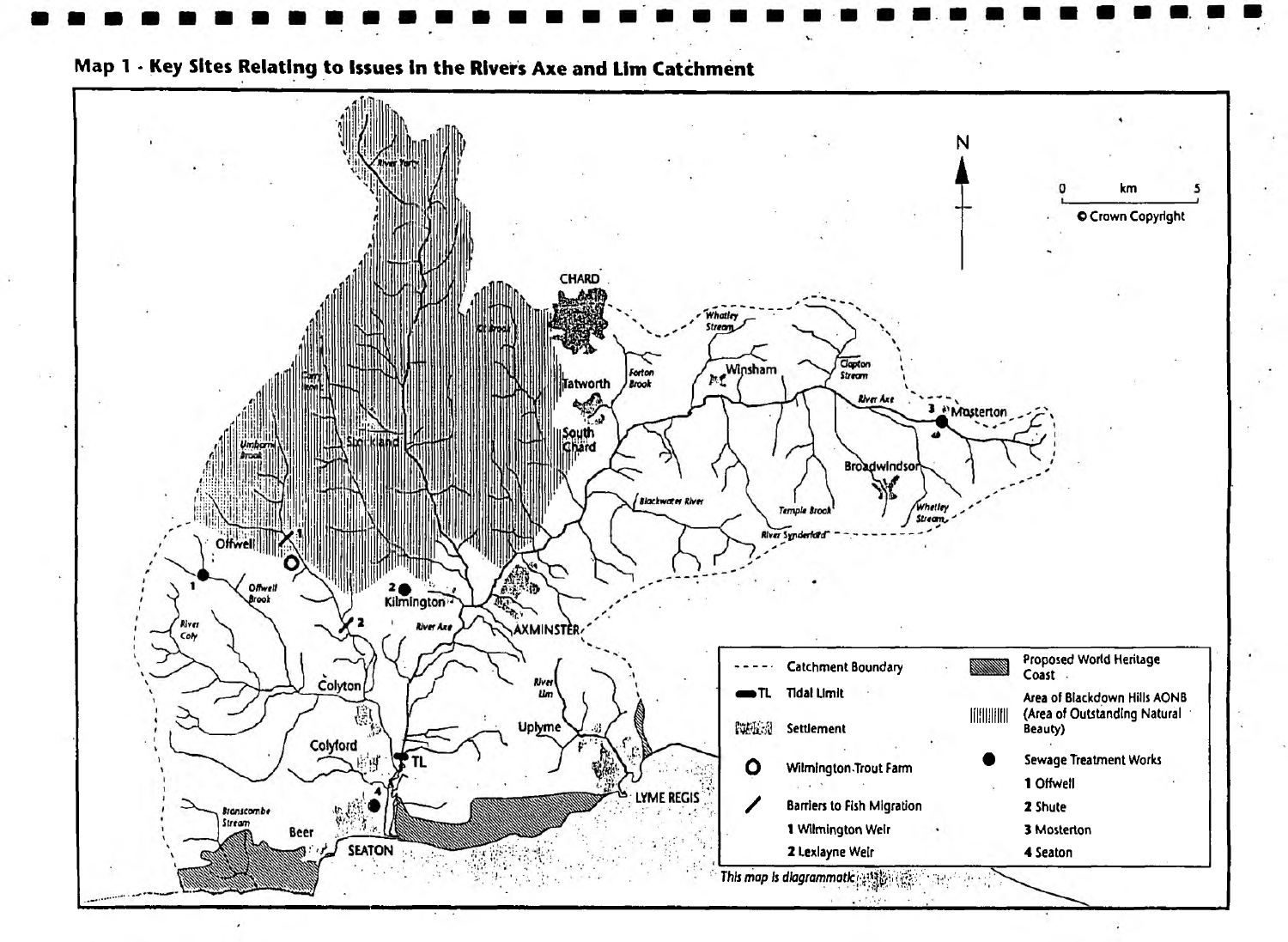# **SOUTH WEST REGION**

# **RIVERS AXE AND LIM CATCHMENT MANAGEMENT PLAN - ACTION PLAN - FIRST ANNUAL REVIEW**

Key to Tables:

| n/a               | costs not attributed to the Agency  | ha     | hectare <sup>*</sup> |
|-------------------|-------------------------------------|--------|----------------------|
| u/k               | costs to Agency are unknown         | m      | metre                |
| $\leq$ 1 $\bf{k}$ | costs to Agency will be under £1000 | 96     | percentage           |
| pa                | per annum                           | $\geq$ | greater than         |
| #                 | total cost to South West Region     | ≺      | less than            |
| km                | kilometre                           | k      | thousand             |

Requests for further copies of this report and any enquiries concerning this plan should be directed towards: ż.

Team Leader, Local Environment Agency Plans (Devon Area) Environment Agency South West Region Exminster House Miller Way Exminster Devon EX6 8AS

Environment Agency Copyright Waiver

*This report is intended to be used widely and may be quoted, copied or reproduced in any way, provided that the* extracts *are not quoted out of context and that due acknowledgement is given to the Environment Agency.*

*Note: This is not a legally or scientifically binding document.*

March 1998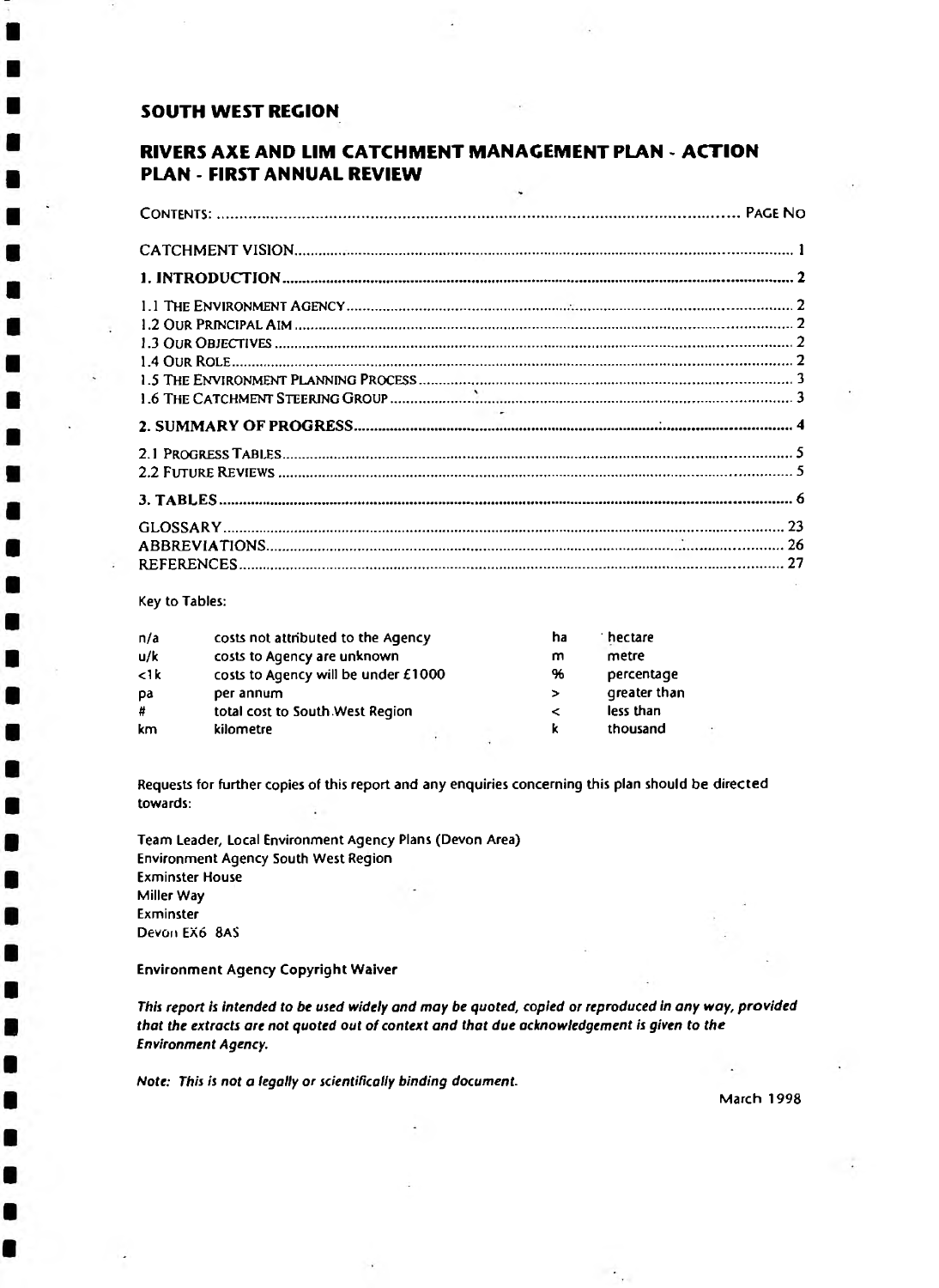# <span id="page-4-0"></span>**CATCHMENT VISION**

Our vision of the Rivers Axe & Lim Catchment is of a healthy and diverse water environment, managed in an environmentally sustainable way, balancing the needs of all users.

To realise the potential value and optimise the use of the water environment within this catchment, the Environment Agency will work in partnership with local authorities, environmental groups and other interested organisations..The Rivers Axe & Lim Catchment Management Plan provides an important focus for this partnership. We look forward to a future for the catchment where there is:

- achievement of environmentally sustainable use of the water resource
- maintenance and, where appropriate, enhancement of biodiversity, particularly of aquatic features, habitats and species
	- conservation of features of archaeological and historic interest within the aquatic environment and associated land
- continuing improvement to existing discharges to meet the most appropriate standards
- development of a sustainable agricultural, aquacultural and forestry system which reduces the risk of direct and diffuse pollution and improves the physical habitat of the river system and wetlands for wildlife
- the salmon run of the River Axe is restored
- increasing peoples enjoyment and appreciation of the water environment

1

• minimal risk to people and property from flooding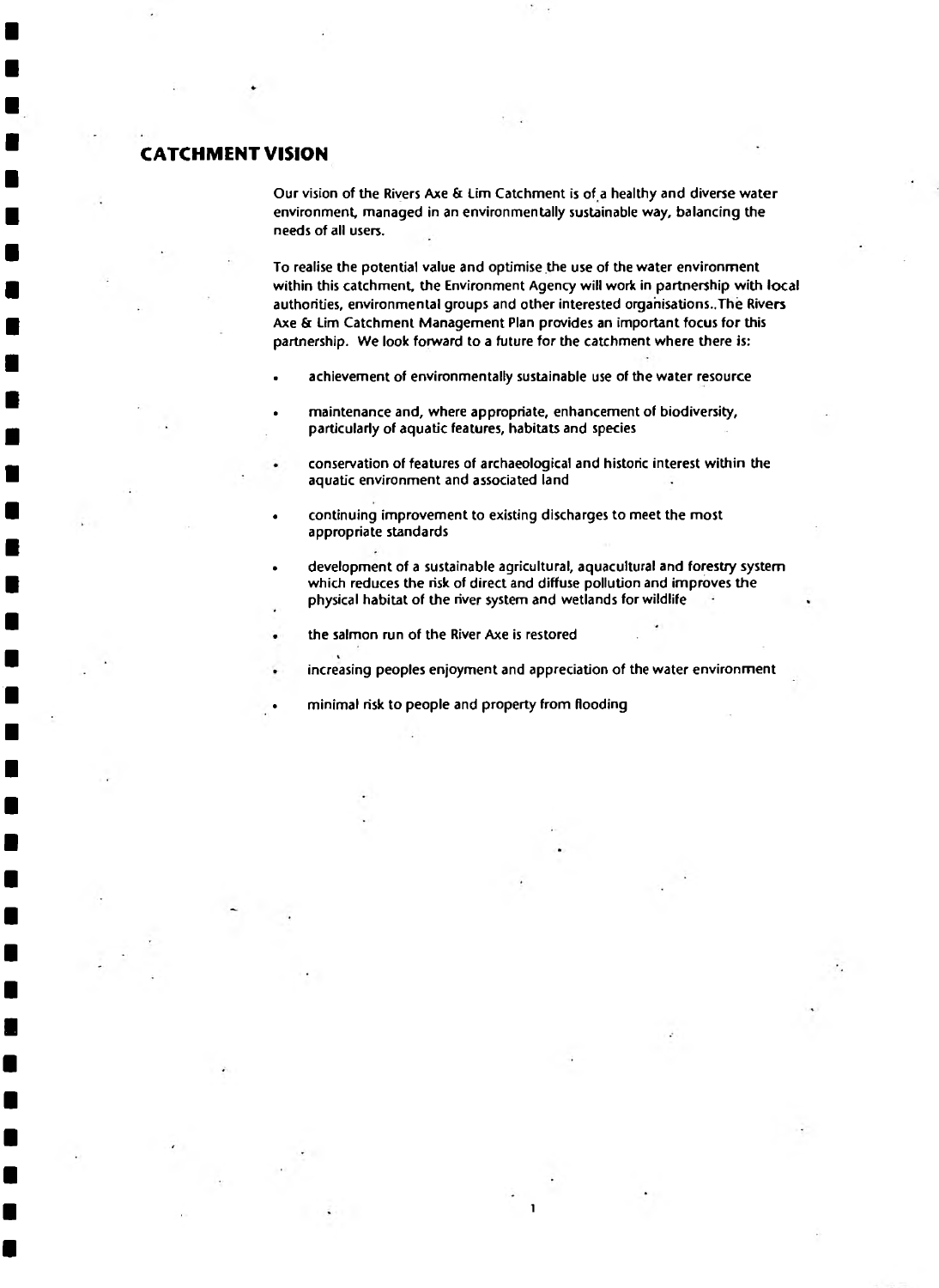#### <span id="page-5-0"></span>1. **Introduction**

#### <span id="page-5-1"></span>**1.1 The Environment Agency**

The Environment Agency was formed on 1 April 1996, bringing together the National Rivers Authority (NRA), Her Majesty's Inspectorate of Pollution (HMIP), the Waste Regulation Authorities (WRAs) and some units of the Department of the Environment (DoE) dealing with the technical aspects of waste and contaminated land.

#### <span id="page-5-2"></span>**1.2 Our Principal Aim**

Our aim, as set out in the Environment Act 1995, is to protect or enhance the environment, taken as a whole, in order to play our part in attaining the objective of sustainable development.

Sustainable development is defined as "development that meets the needs of the present without compromising the ability of future generations to meet their own needs"<sup>1</sup>.

#### <span id="page-5-3"></span>**1.3 Our Objectives**

The Environment Agency works towards Sustainable Development through seven objectives, set by Ministers:

- An integrated approach to environmental protection and enhancement, considering the impact of all activities on natural resources;
- Delivery of environmental goals without imposing excessive costs on industry or society as a whole;
- Clear and effective procedures for serving its customers, including the development of single points of contact with the Agency;
- High professional standards, using the best possible information and analytical methods;
- Organisation of its own activities to reflect good environmental and management practice, and provision of value for money for those who pay its charges, and for taxpayers as a whole;
- Provision of clear and readily available advice and information on its work;
- Development of a close and responsive relationship with the public, including Local Authorities, other representatives of local communities and regulated organisations.

 $\overline{2}$ 

#### <span id="page-5-4"></span>**1.4 Our Role**

I

Our work is divided into seven main functions:

- Flood Defence
- **Water Resources**
- Pollution Prevention and Control
- Navigation
- **Fisheries**
- Recreation
- Conservation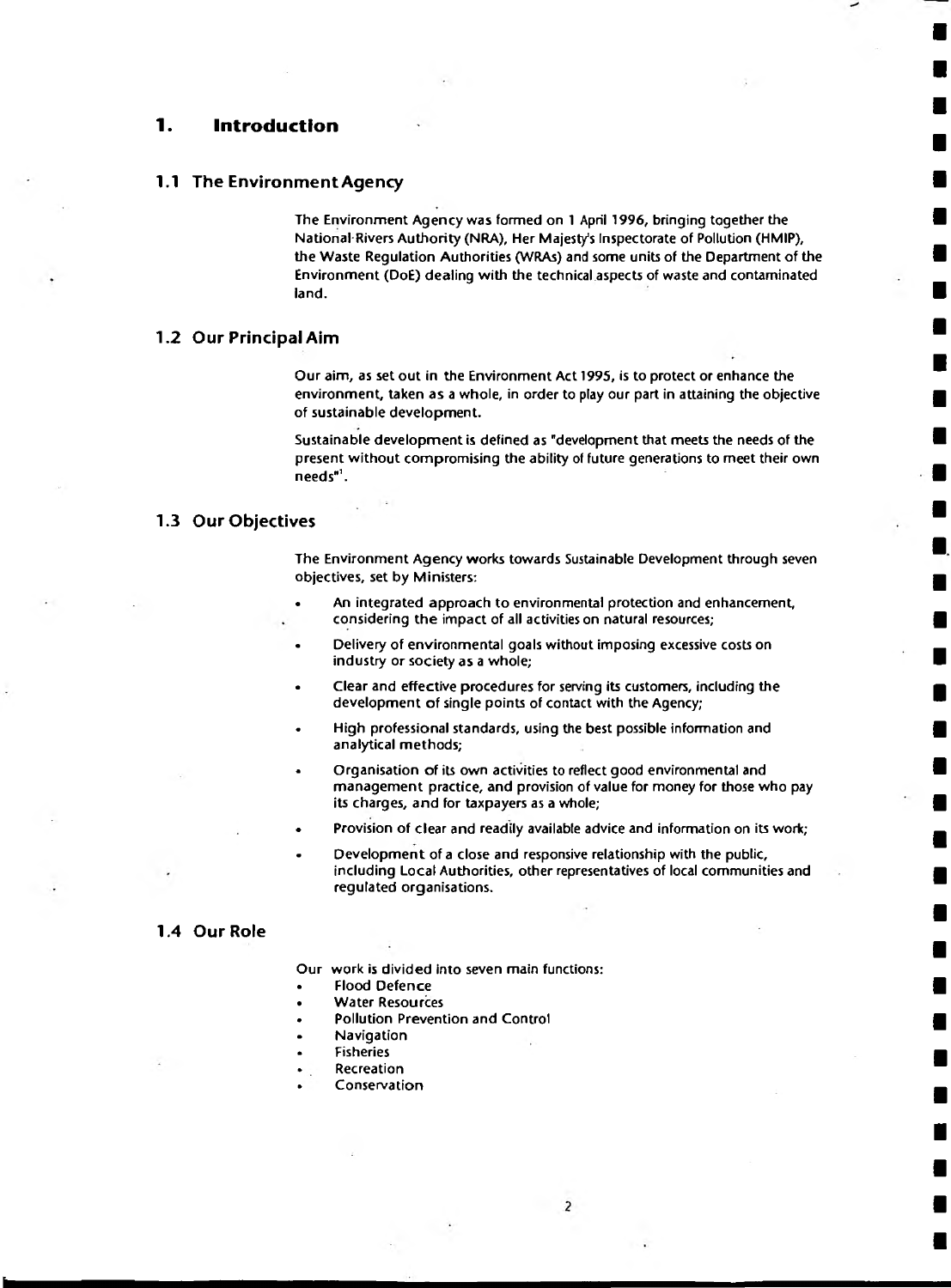#### <span id="page-6-0"></span>**1.5 The Environment Planning Process**

The environment is subject to a wide variety of uses which invariably interact with and sometimes conflict with each other. The process of environment planning helps to manage these interactions and conflicts for the overall benefit of the environment and its users. This planning process includes the production of two documents - a Consultation Report and an Action Plan. The Consultation Report identifies environmental problems, proposes actions to tackle them and acts as a focus for consultation between ourselves and other interested parties in the catchment. Following consultation, the Action Plan identifies actions to resolve the problems and issues. The Plans provide background data for Environment Agency responses to development plans and highlight our concerns about development. Achievement of the Action Plan is reported in Annual Reviews.

#### <span id="page-6-1"></span>**1.6 The Catchment Steering Croup**

Catchment Steering Group; represent a range of interests who endorse the Consultation Report and Action Plan prior to public release. They monitor the implementation of the Action Plan and provide the Agency with specific advice on the importance of issues within the catchment. They act as a communication link between the local community, the Agency and its committees and help to promote and develop initiatives of benefit to the environment within the catchment. This Annual Review of the Rivers Axe & Lim Catchment Management Plan Action Plan is reported to the members of the Axe & Lim Catchment Steering Group. The Catchment Steering Group Members are:

#### **Rivers Axe & Urn Catchment Steering Group:**

#### **Name Representing**

3

Prof D Walling Major Gen D Braggins Mr C Pole-Carew Mr D Minchin Mr J Boult

Mr B Terry Mr | Williams Mr C Dixon Mr D Campbell Mr B Newbery Mr P Burrough Mr T C Frost Mr I Dunford Mr M Williams Ms C Brewster Mrs S Poupard Mr K Whetlor Mr N Butler Comm C B Tuke Ms O Eckhart

Regional Rivers Advisory Committee Devon Fisheries Advisory Committee Riparian Owners (also Secretary of Axe Vale Rivers Association) Riparian Owners Chairman of Axe Fly Fisheries (also on Axe Vale Rivers Association) Axe Fly Fishers Taunton Fly Fishing Club English Nature Axe Vale and District Conservation Society National Farmers Union - Local Farmer National Farmers Union - Local Farmer National Farmers Union - Local Farmer Local Industry (St Ivel) South West Water Services Ltd East Devon District Council Lyme Regis Town Council Lyme Regis Environmental Network' East Devon Heritage Coast Chairman, Axe Vale Rivers Association Conservation Officer - Blackdown Hills AONB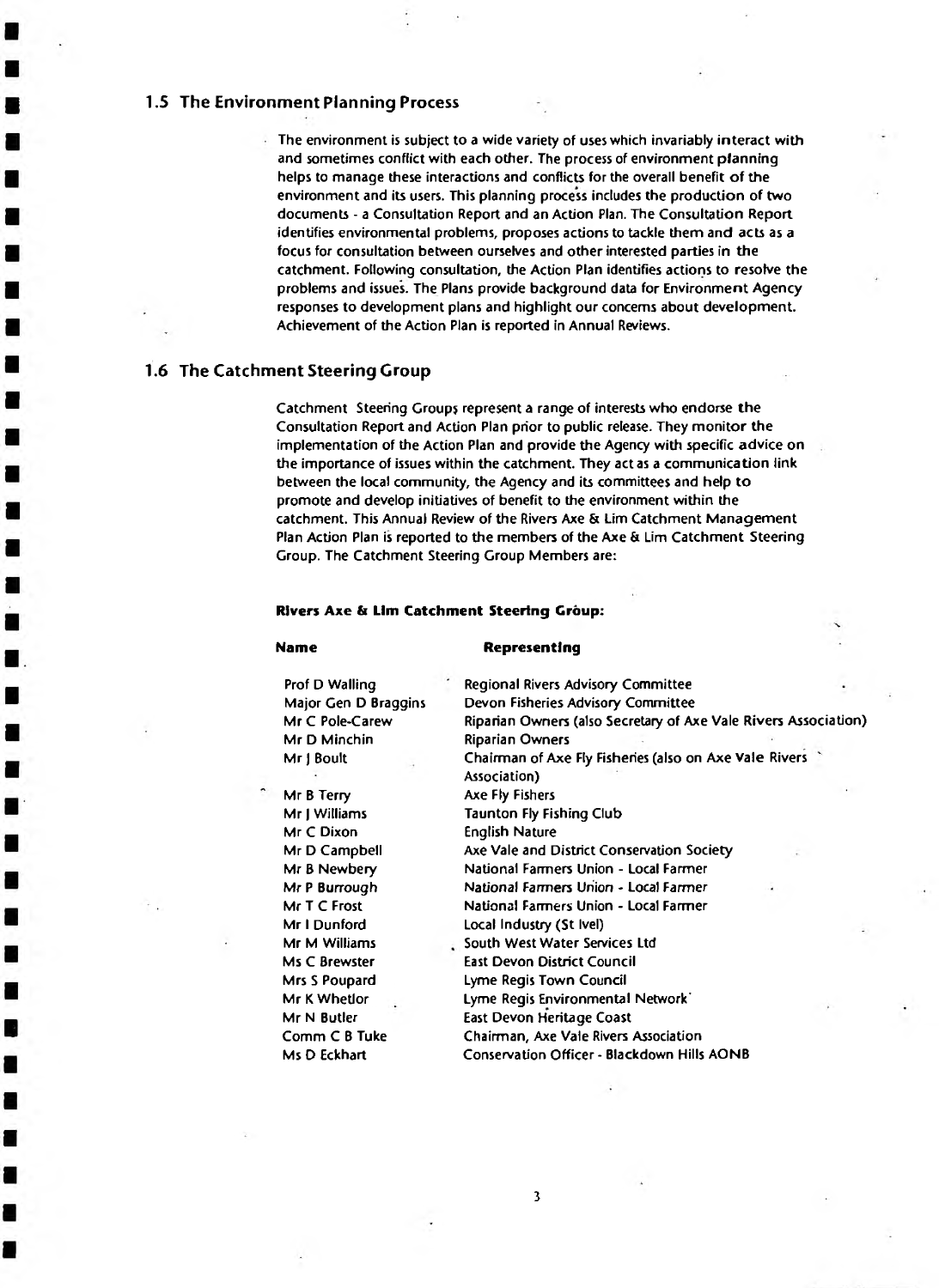## <span id="page-7-0"></span>**2 . Sum m ary of Progress**

Overall, good progress has been made towards the Vision in the first year of this Action Plan.

The water quality of many parts of the catchment has improved. Many river stretches which previously failed to comply with their water quality targets now comply, whilst no river stretches have deteriorated. However, even where improvements have already occurred ,it is important that all the identified actions are carried through to ensure these improvements are sustained. Investigations have been carried out in this first year which have helped to develop further actions to improve water quality.

The completion of the Wimbleball Pumped Storage Scheme by South West Water Services Ltd in January 1997 (to augment the natural flow of water to Wimbleball Reservoir) secures further water supplies for the Wimbleball Supply Zone which includes the Axe & Lim catchment. The scheme was used between 4 February and 20 March 1997, pumping 384,886 cubic metres of water to the reservoir.

A number of steps have been taken towards conserving the natural environment in the catchment. The development of the a biodiversity plan for Devon<sup>2</sup> is very significant; the plan brings together a targe number of different organisations in a coordinated programme of action for 36 habitats, species and earth science features. Practical conservation work in the catchment includes the securing of funding for the restoration of spring-line mire habitat, the entering of areas of both grazing marsh and spring-line mire habitat into conservation management schemes and a number of fencing projects which should benefit both otters and water voles.

Designation of the River- Axe Site of Special Scientific Interest is now in its final stages and work is expected to be complete during March 1998. This stretch of river between Wadbrook and Colyford contains rare plant communities and has some excellent features of geomorphological interest. This site will be one of only two river SSSIs in Devon. Further work is now required to investigate concerns about nutrient enrichment in the river to see if control is required to protect the SSSI.

Detailed surveys of floodplain areas have taken place and this information was submitted to East Devon District Council at the end of 1997. These surveys represent a very significant increase in information for planning purposes and the council will be able to use this information to prevent inappropriate development in the floodplain.

Whilst cuts to government grants for fisheries work have undoubtedly affected the level of fisheries work undertaken, progress has still been made on many fronts. Most notably funding has been secured for the stocking of 20,000 young salmon in August/September 1998. This coupled with the rehabilitation of spawning gravels across the catchment, progress towards providing a fish pass for Lexhayne Weir and improvements to water quality mean that we have moved towards the target of restoring salmon to the River Axe.

There is growing evidence that excessive sedimentation in rivers can have a serious impact on aquatic fauna and affect fisheries. In November 1997 we had a visit from Dr Fred Theurer, an American expert in soil erosion and sedimentation who is helping the Agency to develop policies to combat these issues.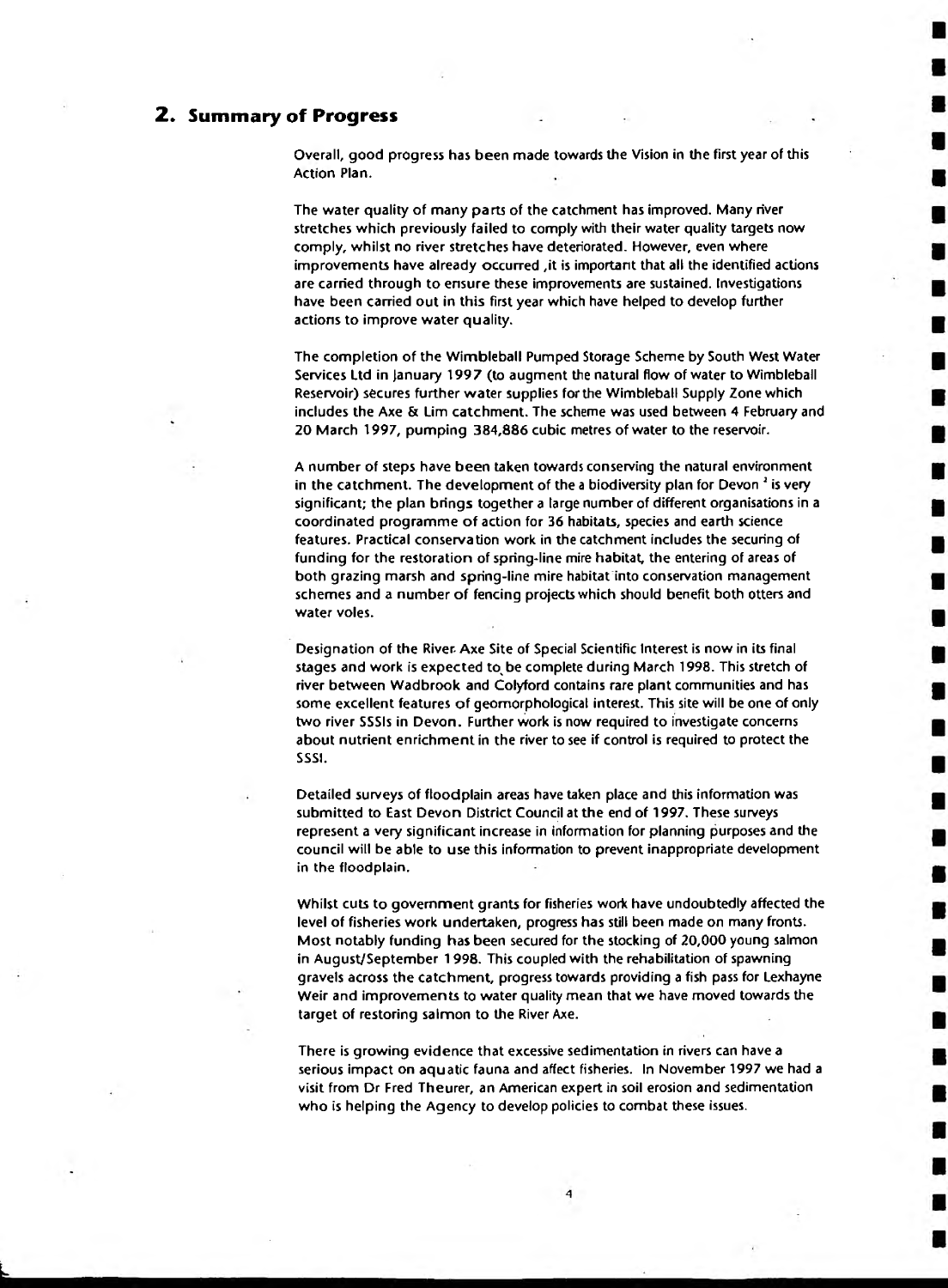We must ensure that the momentum of the first year of the Action Plan is maintained; will we follow through work which started this year and also focus attention on areas where little progress has been made.

# <span id="page-8-0"></span>**2.1 Progress Tables**

Issues are listed, together with the relevant actions as set out in the Rivers Axe & Lim Catchment Management Plan Action Plan (January 1997).

A summary of progress is given for each action, together with target dates for future work.

#### <span id="page-8-1"></span>**2.2 Future Reviews**

We will review progress again in January 1999, when we will publish our 2nd Annual Review of the Action Plan.

5 .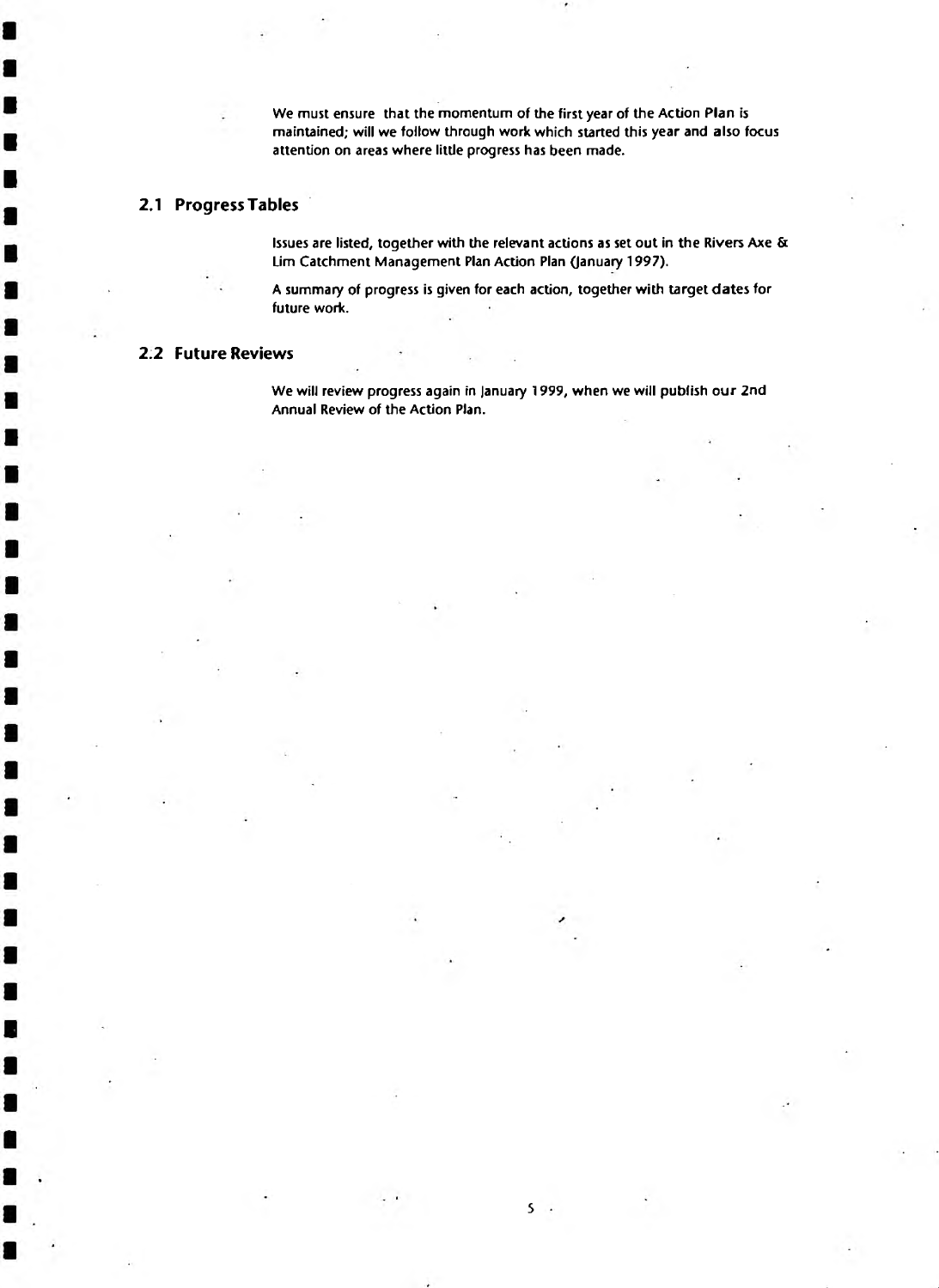# 3 TABLES

# 1 RIVER QUALITY OBJECTIVES

| <b>ISSUE</b> | <b>ACTION</b>                                                                                                                                                                                           | <b>RESPONSIBLE</b>                            | <b>COST TO</b>    | <b>PROGRESS TO DATE</b>                                                                                                                                                                                                                            |
|--------------|---------------------------------------------------------------------------------------------------------------------------------------------------------------------------------------------------------|-----------------------------------------------|-------------------|----------------------------------------------------------------------------------------------------------------------------------------------------------------------------------------------------------------------------------------------------|
|              |                                                                                                                                                                                                         | LEAD / OTHER                                  | <b>AGENCY</b>     |                                                                                                                                                                                                                                                    |
|              | Significant failure of RQO in River Axe; A3066 Bridge Mosterton - Seaborough (RE2)<br>The 1996 classification (data from 1993-1996) shows this stretch now only marginally falls its current objective. |                                               |                   |                                                                                                                                                                                                                                                    |
| 1ai          | Conduct investigation work and enforce pollution control<br>legislation where necessary.<br>Action Years 1997                                                                                           | Agency                                        | 3k                | Investigation work has revealed that the failure is mainly due to<br>diffuse pollution from agriculture. Pumping Station at<br>Mosterton unlikely to be a contributory factor. Ongoing<br>enforcement where individual dischargers are identified. |
| 1aii         | Work with others to target this river stretch to promote the<br>uptake of less intensive agricultural schemes, such as<br>Countryside Stewardship.<br>Action Years 1998/1999/2000/2001                  | Agency, MAFF<br>CoCo, ADAS,<br><b>Farmers</b> | u/k               | To be progressed 1998/1999. Training for field staff to improve<br>understanding of schemes planned for this spring. Training may<br>also include details of planting schemes available.                                                           |
|              | Marginal failure of RQO at: Offwell Brook - Source of Offwell (RE1)<br>The 1996 classification shows this stretch now compiles with current objective.                                                  |                                               |                   |                                                                                                                                                                                                                                                    |
| 1bi          | Improve maintenance at Offwell STW.<br><b>Action Years 1997</b>                                                                                                                                         | <b>SWWSL</b>                                  | n/a               | Update to be provided at the meeting.                                                                                                                                                                                                              |
| 1 bii        | Review descriptive consent.<br>Action Years 1997                                                                                                                                                        | Agency                                        | u/k               | As above.                                                                                                                                                                                                                                          |
|              | Marginal failure of RQO at Umborne Brook - Triffords Farm to Coly Confluence (RE2 2000)<br>The 1996 classification shows this stretch now compiles with its objective.                                  |                                               |                   |                                                                                                                                                                                                                                                    |
| 1biii        | Liaise with owner to improve discharge at Wilmington Trout<br>Farm.<br>Action Years 1997/1998                                                                                                           | Agency, Fish<br>Farm Owner                    | $\leq$ 1 $\bf{k}$ | Agency working with owner to achieve improvements.<br>Expecting installation of settlement tanks early 1998.                                                                                                                                       |
| 1biv         | Carry out improvements to STW at Shute.                                                                                                                                                                 | EDDC                                          | n/a               | It has been agreed with East Devon District Council that<br>improvement works will be carried out during 1998.                                                                                                                                     |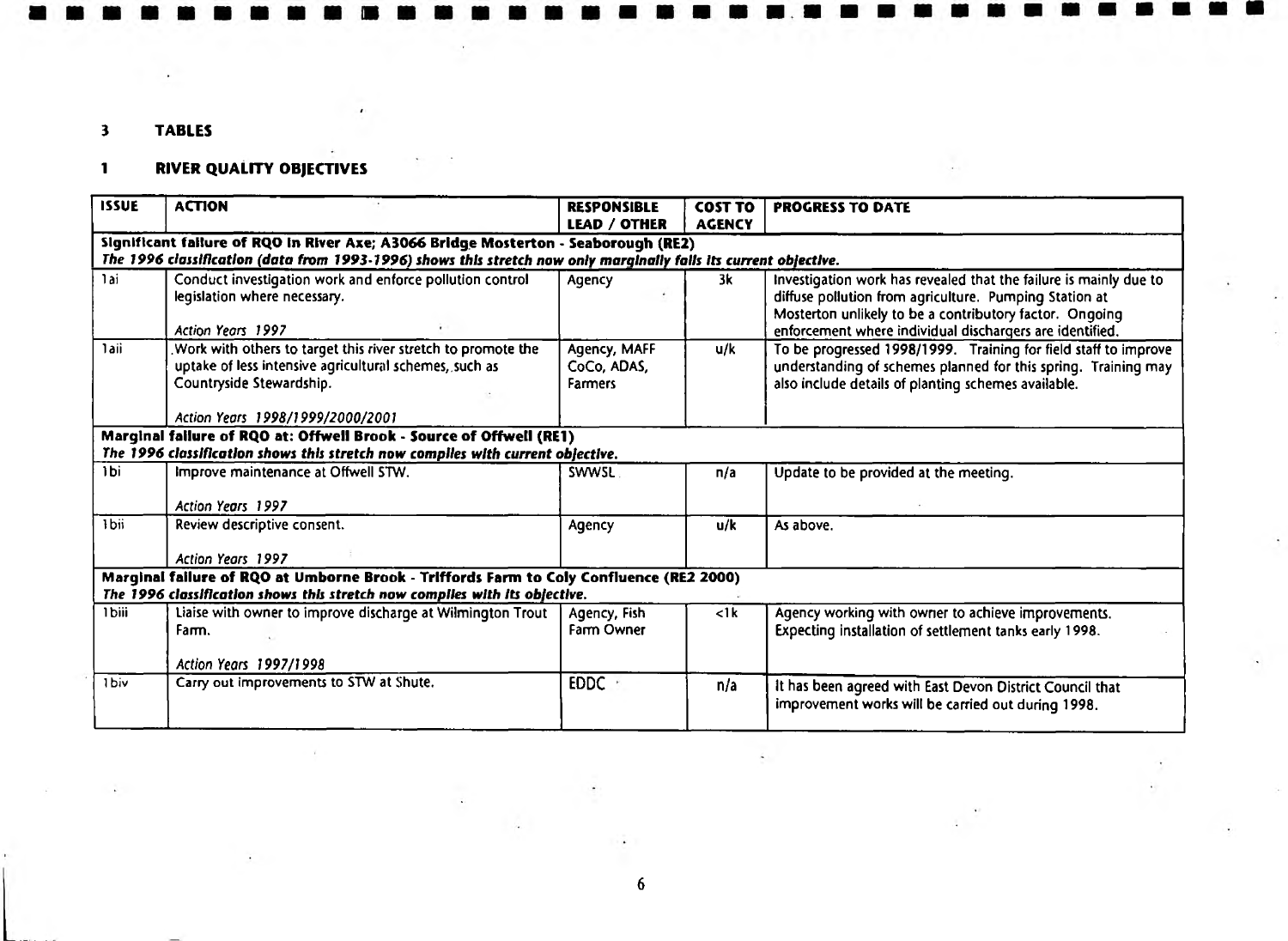| <b>ISSUE</b>     | <b>ACTION</b>                                                                                                                                                    | <b>RESPONSIBLE</b><br><b>LEAD / OTHER</b>      | <b>COST TO</b><br><b>AGENCY</b> | <b>PROGRESS TO DATE</b>                                                                                                                                                                                                      |
|------------------|------------------------------------------------------------------------------------------------------------------------------------------------------------------|------------------------------------------------|---------------------------------|------------------------------------------------------------------------------------------------------------------------------------------------------------------------------------------------------------------------------|
|                  | Marginal failure of RQO at: Bruckland Stream (RE2)<br>The 1996 classification shows this stretch is still a marginal failure.                                    |                                                | $\cdot$                         |                                                                                                                                                                                                                              |
| 1bv              | Conduct farm visits. Seek improvement to discharges at<br>Combpyne.<br>Action Years 1998                                                                         | Agency, Farmers,<br><b>Residents</b>           | 3k                              | Farm visits planned during 1998. Pipe carries domestic sewage<br>from settlements at Combpyne and discharges to a field.<br>Attempts are being made by the Agency's Legal Department to<br>define ownership of the pipeline. |
|                  | Marginal failure of RQO at: River Coly - Heathayne Farm to normal tidal limit (RE2 2000)<br>The 1996 classification shows this stretch now compiles with (RE2).  |                                                |                                 |                                                                                                                                                                                                                              |
| 1 <sub>bvi</sub> | Farm visits and catchment checks.<br>Action Years 1997/1998/1999.                                                                                                | Agency, Farmers                                | u/k                             | Several unsatisfactory farm discharges have been identified and<br>remedial works have been undertaken in most cases (in one<br>case prosecution is being considered).                                                       |
|                  | to Bow Bridge, Axminster (RE1)<br>The 1996 classification shows all except River Axe Seaborough to Bow Bridge now comply with their objectives.                  |                                                |                                 | Failure to meet long term RQOs at: Drimpton Stream (RE1), Clapton Stream (RE2), Blackwater River (RE1), River Yarty (RE1), River Axe - Seaborough                                                                            |
| 1ci              | Conduct farm visits.<br>Action Years 1998/2000                                                                                                                   | Agency                                         | 4k                              | Action to be reassessed in light of recent water quality results.                                                                                                                                                            |
| 1cii             | Work with others to target these river stretches to promote<br>the uptake of schemes that encourage less intensive land<br>use, such as Countryside Stewardship. | Agency, Farmers,<br>MAFF, CoCo,<br><b>ADAS</b> | u/k                             | See above.                                                                                                                                                                                                                   |
|                  | Action Years 1998/1999/2000/2001                                                                                                                                 |                                                |                                 |                                                                                                                                                                                                                              |

 $\mathcal{R}(\mathbf{r})$ 

 $\sim 20$ 

 $\mathcal{C}^{\mathcal{C}}$  .

 $7$   $\overline{7}$   $\overline{7}$   $\overline{7}$   $\overline{7}$   $\overline{7}$   $\overline{7}$   $\overline{7}$   $\overline{7}$   $\overline{7}$   $\overline{7}$   $\overline{7}$   $\overline{7}$   $\overline{7}$   $\overline{7}$   $\overline{7}$   $\overline{7}$   $\overline{7}$   $\overline{7}$   $\overline{7}$   $\overline{7}$   $\overline{7}$   $\overline{7}$   $\overline{7}$   $\overline{7}$ 

 $\mathcal{L}(\mathcal{L})$ 

 $\mathcal{O}(\mathbb{R}^n)$ 

 $\mathcal{A}$ 

 $\mathcal{O}(10^{-10})$ 

 $\frac{1}{2}$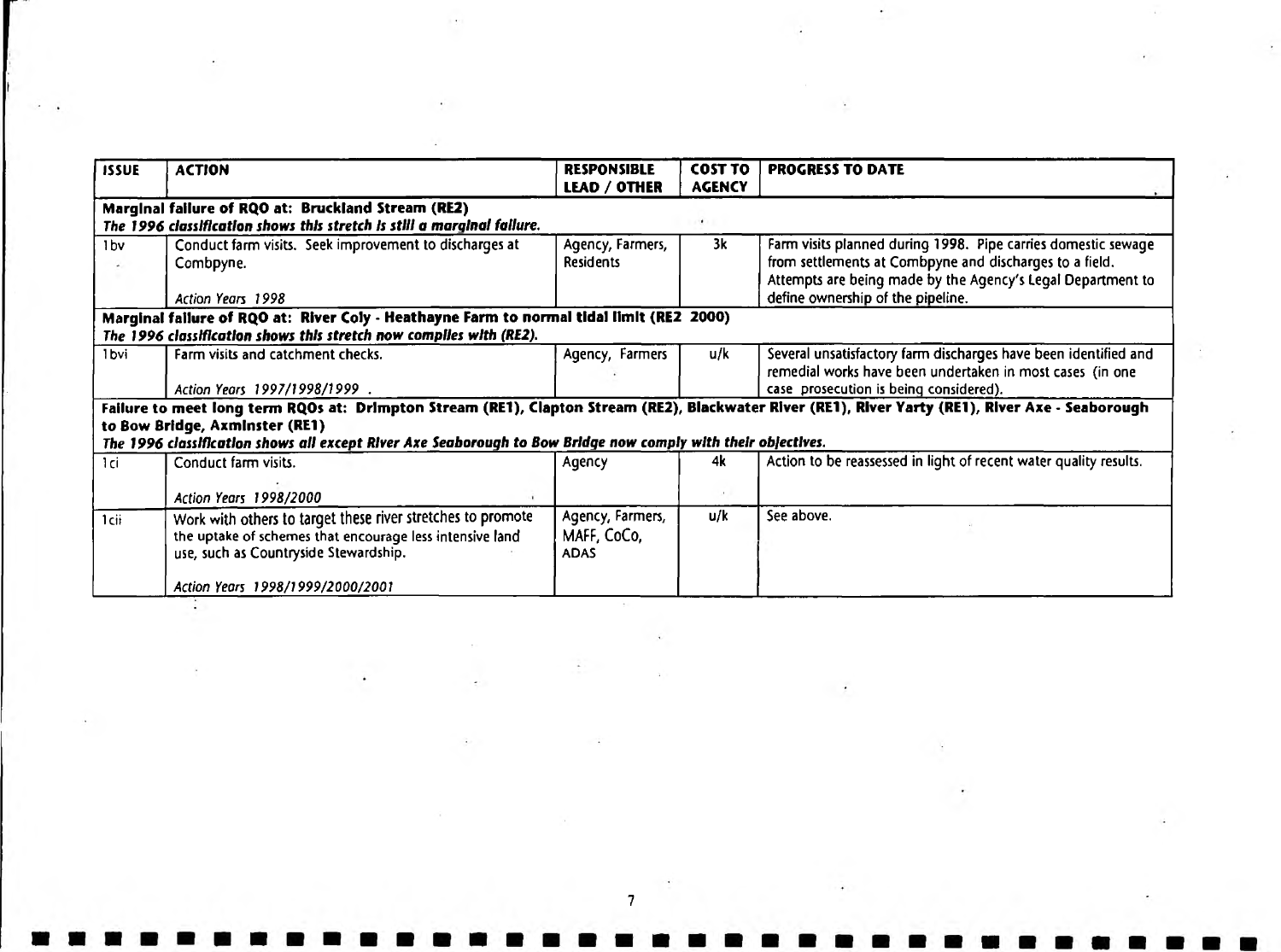# 2 INTERNATIONAL COMMITMENTS TO WATER QUALITY

| <b>ISSUE</b> | <b>ACTION</b>                                                                                                                                                                    | <b>RESPONSIBLE</b><br><b>LEAD / OTHER</b> | <b>COST TO</b><br><b>AGENCY</b> | <b>PROGRESS TO DATE</b>                                                                                                                                                                                                                                                                                                                                                                                                                                                                                                                                                                                                                                                                                                                                                                                                                                                                                                                                                                                                                                                                                                                                                                                                                                                                                                                                                                            |
|--------------|----------------------------------------------------------------------------------------------------------------------------------------------------------------------------------|-------------------------------------------|---------------------------------|----------------------------------------------------------------------------------------------------------------------------------------------------------------------------------------------------------------------------------------------------------------------------------------------------------------------------------------------------------------------------------------------------------------------------------------------------------------------------------------------------------------------------------------------------------------------------------------------------------------------------------------------------------------------------------------------------------------------------------------------------------------------------------------------------------------------------------------------------------------------------------------------------------------------------------------------------------------------------------------------------------------------------------------------------------------------------------------------------------------------------------------------------------------------------------------------------------------------------------------------------------------------------------------------------------------------------------------------------------------------------------------------------|
|              | <b>Nutrient status of the Axe Estuary</b>                                                                                                                                        |                                           |                                 |                                                                                                                                                                                                                                                                                                                                                                                                                                                                                                                                                                                                                                                                                                                                                                                                                                                                                                                                                                                                                                                                                                                                                                                                                                                                                                                                                                                                    |
| 2ai          | Collect and analyse chemical and biological monitoring data<br>to determine trophic status of the estuary and source of<br>nutrient inputs and seek improvements if appropriate. | Agency                                    | 7k                              | The Axe Estuary was put forward as a proposed designated<br>Sensitive Area (Eutrophic) site under the Urban Waste Water<br>Treatment Directive. Having been nominated it was necessary                                                                                                                                                                                                                                                                                                                                                                                                                                                                                                                                                                                                                                                                                                                                                                                                                                                                                                                                                                                                                                                                                                                                                                                                             |
|              | <b>Action Years 1997/1998</b>                                                                                                                                                    |                                           |                                 | to gather both chemical and biological data to confirm the<br>status of the estuary as a designated site. This was done over<br>the period 1994 to 1996. Analysis of the data shows that whilst<br>nutrient levels in the estuary are elevated, they are not causing<br>eutrophication. A potential major source of nutrient input to the<br>estuary is Seaton STW, with a population equivalent of 15,000<br>A modelling impact assessment into the effects of the sewage<br>works was carried out using the data collected over the study<br>period. The model specifically looked into suppressing loads of<br>nitrogen and phosphates from the sewage works and indicated<br>that this action would not significantly reduce the<br>concentrations found in the estuary; the conclusion was that<br>nutrient input to the estuary was from another source. From<br>the data produced by our investigation plus additional<br>supplementary information this would appear to be the case. As<br>a result of these studies, the Axe Estuary has not been put<br>forward for Sensitive Area (Eutrophic) status and there are no<br>proposals for nutrient stripping at Seaton STW. In order to<br>establish the source of nutrient input that is contributing to the<br>elevated nutrient levels in the estuary, further studies of the<br>freshwater system will be necessary (see Issue 9a iv). |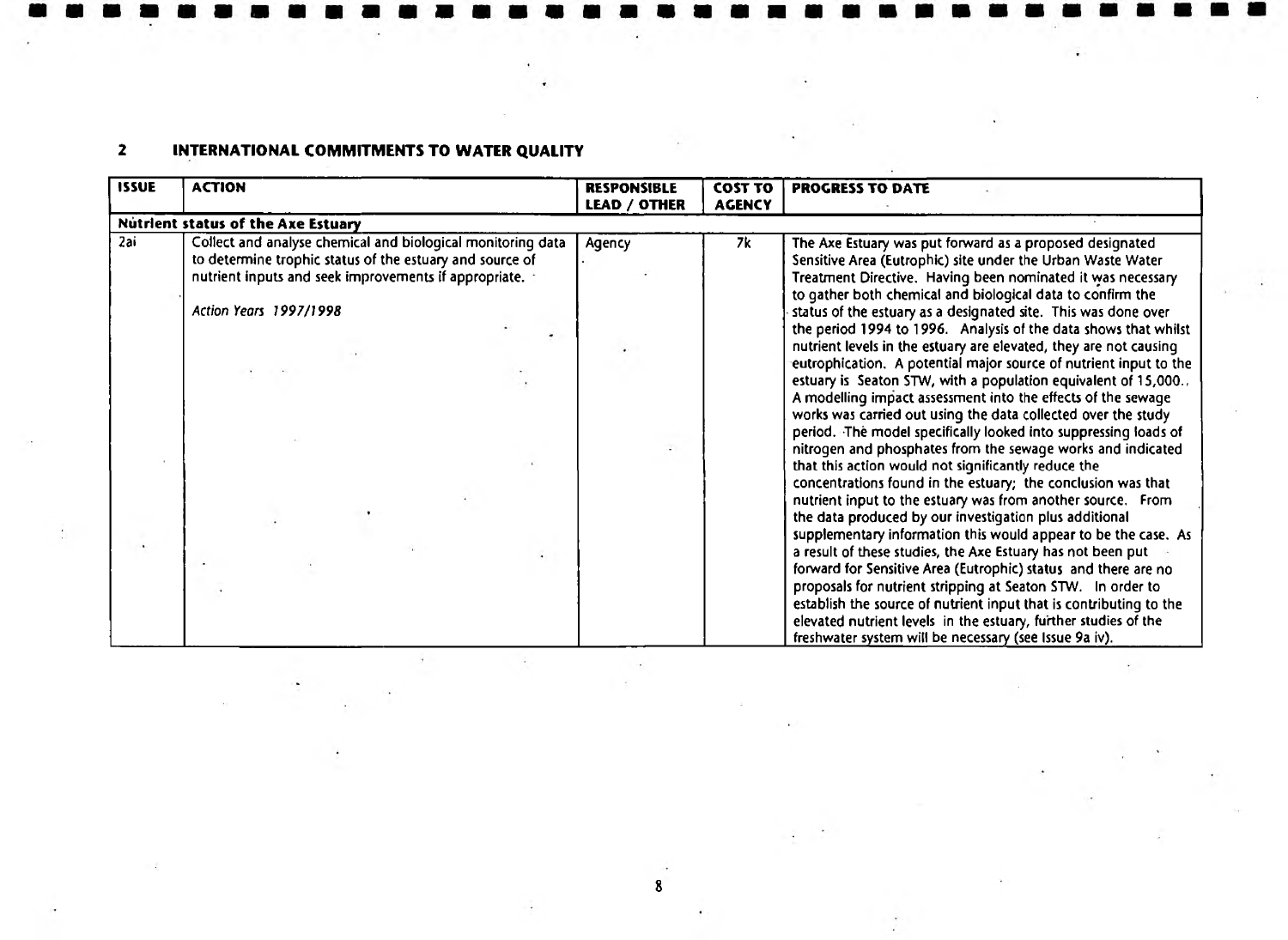# 3 WATER RESOURCES

| <b>ISSUE</b> | <b>ACTION</b>                                                                                                         | <b>RESPONSIBLE</b><br><b>LEAD / OTHER</b> | <b>COST TO</b><br><b>AGENCY</b> | <b>PROGRESS TO DATE</b>                                                                                                            |
|--------------|-----------------------------------------------------------------------------------------------------------------------|-------------------------------------------|---------------------------------|------------------------------------------------------------------------------------------------------------------------------------|
|              | Forecast deficits in Wimbleball Public Water Supply Zone                                                              |                                           |                                 |                                                                                                                                    |
| 3ai          | Complete and operate Wimbleball Pumped Storage Scheme<br><b>Operational Management Strategy.</b><br>Action Years 1997 | Agency, SWWSL                             | 2k                              | Pumped storage scheme now operational. First operated in<br>February/March 1997.                                                   |
|              | Low flows in the Umborne Brook                                                                                        |                                           |                                 |                                                                                                                                    |
| 3bi          | Complete calibration work to enable precise gauging of<br>abstraction.                                                | Agency                                    | $\leq$ 1 k                      | The work is currently being undertaken. If weather conditions<br>are suitable, it is hoped to complete the exercise by March 1998. |
|              | Action Years 1997                                                                                                     |                                           |                                 |                                                                                                                                    |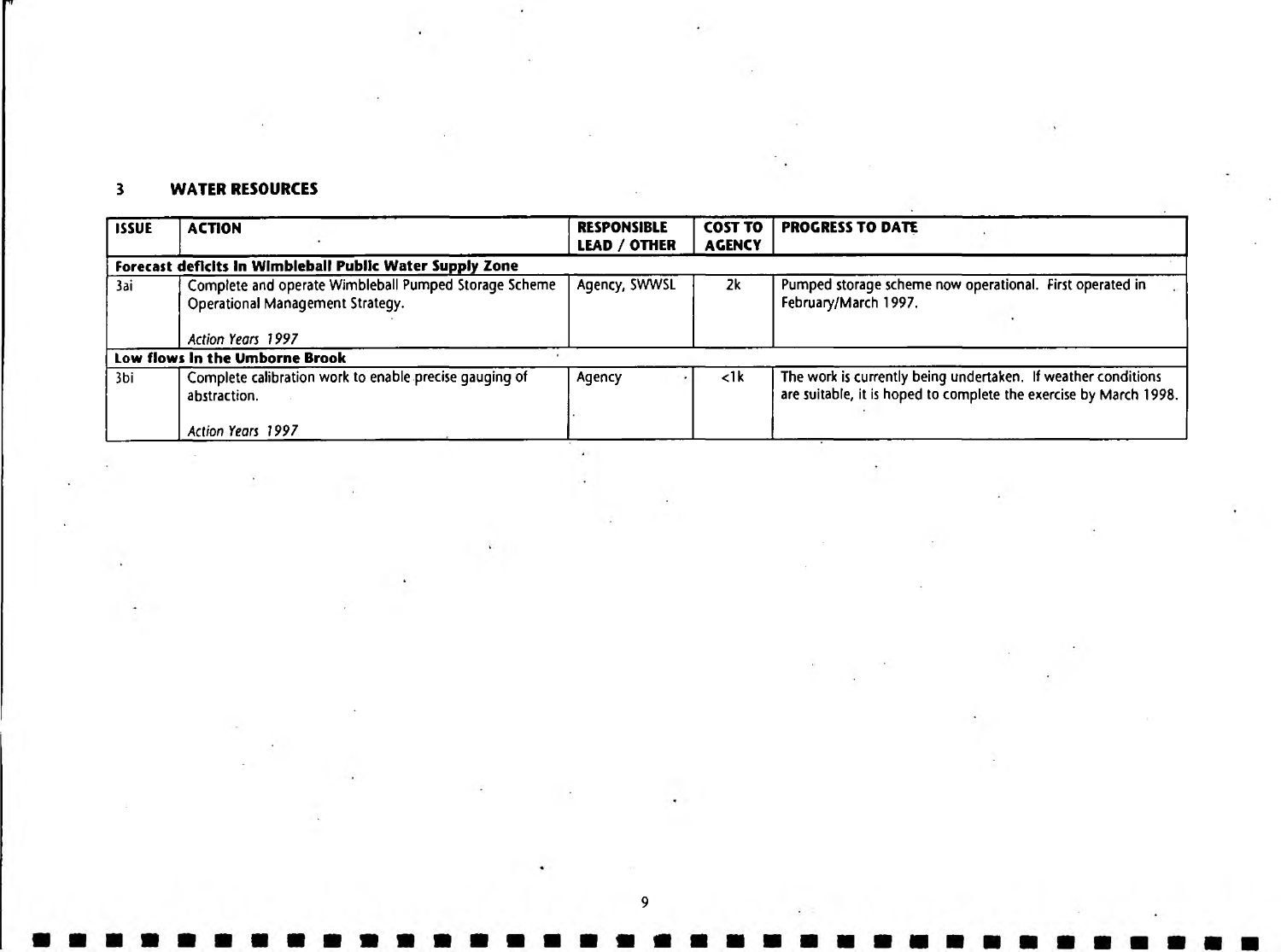# 4 ARCHAEOLOGY AND THE HISTORIC ENVIRONMENT

| <b>ISSUE</b> | <b>ACTION</b>                                                                                                                                             | <b>RESPONSIBLE</b><br><b>LEAD / OTHER</b> | <b>COST TO</b><br><b>AGENCY</b> | <b>PROGRESS TO DATE</b>                                                                                                                                                                                                                                                                                                                                             |
|--------------|-----------------------------------------------------------------------------------------------------------------------------------------------------------|-------------------------------------------|---------------------------------|---------------------------------------------------------------------------------------------------------------------------------------------------------------------------------------------------------------------------------------------------------------------------------------------------------------------------------------------------------------------|
|              | Lack of archaeological information in a useable format                                                                                                    |                                           |                                 |                                                                                                                                                                                                                                                                                                                                                                     |
| 4ai          | Discuss options for a rapid archaeological assessment of the<br>whole catchment with potential partners.<br><b>Action Years 1997</b>                      | DCC, Agency,<br>EDDC, DAS,<br>AVCS        | $\lt$ 1k                        | No progress in this financial year. A pilot project for East Devon<br>will be carried out next year.                                                                                                                                                                                                                                                                |
|              | Potential loss of historic pill boxes                                                                                                                     |                                           |                                 |                                                                                                                                                                                                                                                                                                                                                                     |
| 4bi          | Sites need to be properly assessed and recorded and where<br>necessary protected.<br>Action Years 1997                                                    | Defence of Britain<br>Project             | n/a                             | This forms part of the Defence of Britain Project. This is a five<br>year project (1998 is the third year of the project). A Devon<br>County document is due to be produced in the year 2000 or<br>earlier if the work is completed before this date. Axminster local<br>history group have been very active and may produce their own<br>local document this year. |
|              | Potential obstruction to flow from undermined pill boxes                                                                                                  |                                           |                                 |                                                                                                                                                                                                                                                                                                                                                                     |
| 4ci          | Actions dependant on assessment of 4bi.<br>Action Years 1998                                                                                              | Agency                                    | u/k                             | Progress depends on the results of the previous issue.                                                                                                                                                                                                                                                                                                              |
|              | Concern over loss of amenity at Middle Mill Weir                                                                                                          |                                           |                                 |                                                                                                                                                                                                                                                                                                                                                                     |
| 4di          | Examine feasibility of reinstating leat at Middle Mill Weir,<br>taking account of environmental and flood defence<br>considerations.<br>Action Years 1997 | Lyme Regis Town<br>Council, Agency        | $\langle$ 1k                    | Site meeting held to consider temporary repair on 16 September<br>1997. Lyme Regis Town Council are intending to make an<br>interim repair to collapsed section of the leat to enable the<br>existing leat flows (from surface runoff) to continue further along<br>the leat, improving its amenity value.                                                          |

V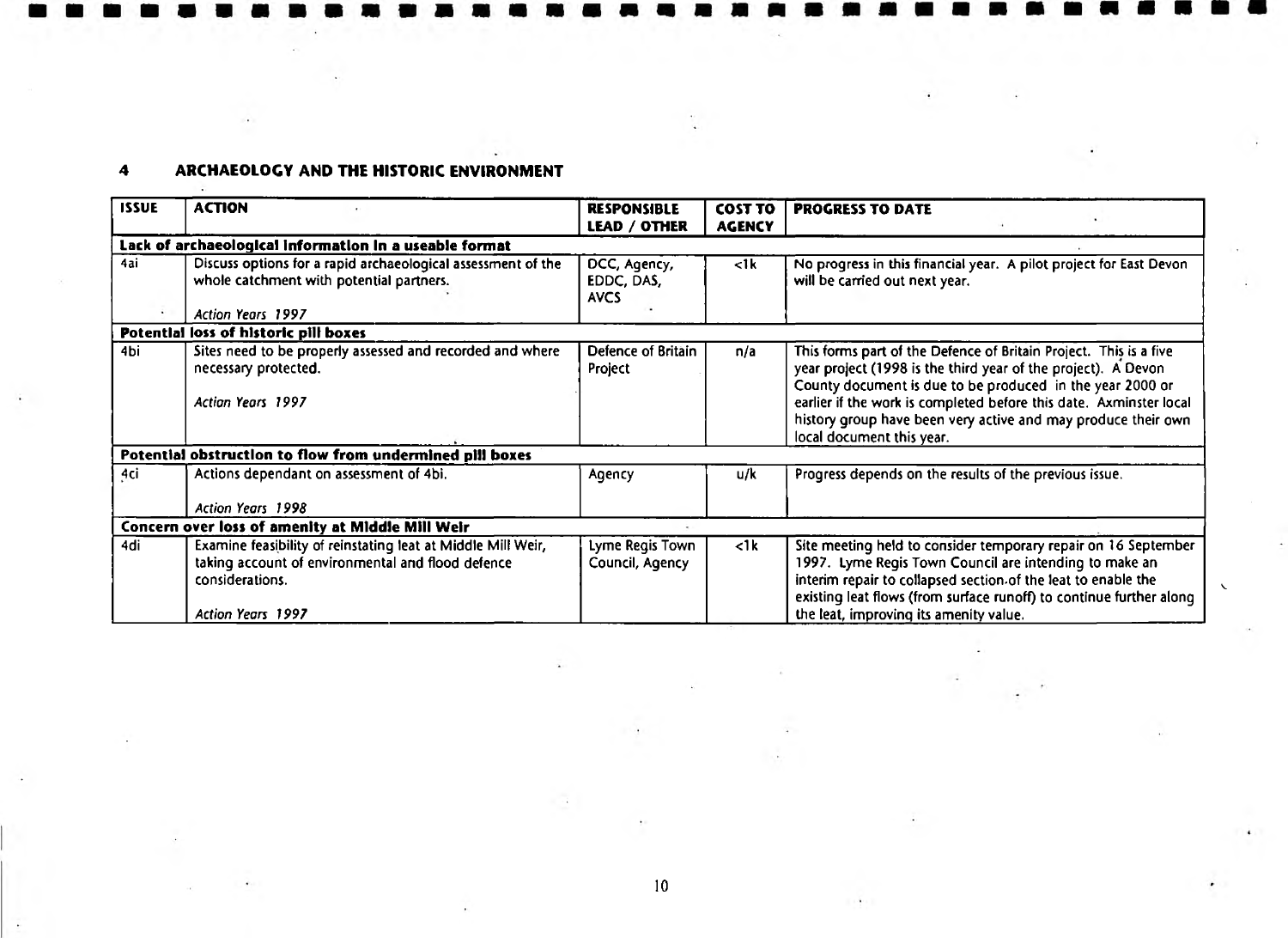# S CONSERVATION OF THE NATURAL ENVIRONMENT

| <b>ISSUE</b> | <b>ACTION</b>                                                                                                                                                       | <b>RESPONSIBLE</b><br><b>LEAD / OTHER</b>           | <b>COST TO</b><br><b>AGENCY</b> | <b>PROGRESS TO DATE</b>                                                                                                                                                                              |
|--------------|---------------------------------------------------------------------------------------------------------------------------------------------------------------------|-----------------------------------------------------|---------------------------------|------------------------------------------------------------------------------------------------------------------------------------------------------------------------------------------------------|
|              | General threat to key habitats and species in the catchment as a whole                                                                                              |                                                     |                                 |                                                                                                                                                                                                      |
| 5ai          | Continue development and implementation of the County<br>BAP.<br>Action Years 1997/1998/1999/2000/2001                                                              | DWT, Agency,<br>EN, RHIER, LAS                      | 5k (1997)                       | Rivers & Wetlands BAP incorporated into County BAP. This<br>action to be included in Saii.                                                                                                           |
| 5ail         | Develop Biodiversity initiatives, eg County Nature<br>Conservation Strategy, Regional Habitat and Species Action<br>Plans.<br>Action Years 1997/1998/1999/2000/2001 | DCC, RSPB, EN,<br>Wildlife Trusts,<br>Agency, LAs   | 2k pa                           | County BAP now out in draft form. Due to be published in final<br>form in March 1998. Contains 36 action plans for species,<br>habitats and earth science features with countrywide<br>distribution. |
| <b>Saiii</b> | Confirm actions required relating to existing authorisations<br>to comply with EC Habitats Directive.                                                               | Agency, EN                                          | u/k                             | Progress is being made to determine which consents and<br>licences require review.                                                                                                                   |
|              | Action Years 1997/1998/1999/2000/2001<br>Spring-line mire habitat and associated species in decline and under threat                                                |                                                     |                                 |                                                                                                                                                                                                      |
| <b>Sbi</b>   | Enter 80% of catchment resource into protective                                                                                                                     | DWT, ADAS, ESA,                                     | n/a                             | Several new sites have been entered into schemes in the past                                                                                                                                         |
|              | management scheme by 2005.                                                                                                                                          | Officers, EN                                        |                                 | year.                                                                                                                                                                                                |
| Sbii         | Produce list of priority sites for restoration. (Target: no<br>further loss of existing resource - restore 20 ha of mire<br>habitat by 2005).<br>Action Years 1997  | DWT, EN,<br>Agency                                  | $\leq$ 1 $k$                    | Stockland Turbaries identified as high priority. Leaflet produced<br>by Devon Wildlife Trust Blackdown Hills Project, East Devon<br>District Council. Agency funding work at Bucehayes Common.       |
| <b>Sbiii</b> | Implement and promote actions from County BAP for marsh                                                                                                             | <b>Butterfly</b>                                    | u/k                             | Marsh fritillary will benefit from work at Bucehayes Common.                                                                                                                                         |
|              | fritillary. (Target: maintain existing marsh fritillary<br>populations).                                                                                            | Conservation<br>Society, DWT,                       |                                 |                                                                                                                                                                                                      |
|              | Action Years 1997/1998/1999/2000/2001                                                                                                                               | Agency, EN,<br><b>Blackdown Hills</b><br><b>JAC</b> |                                 |                                                                                                                                                                                                      |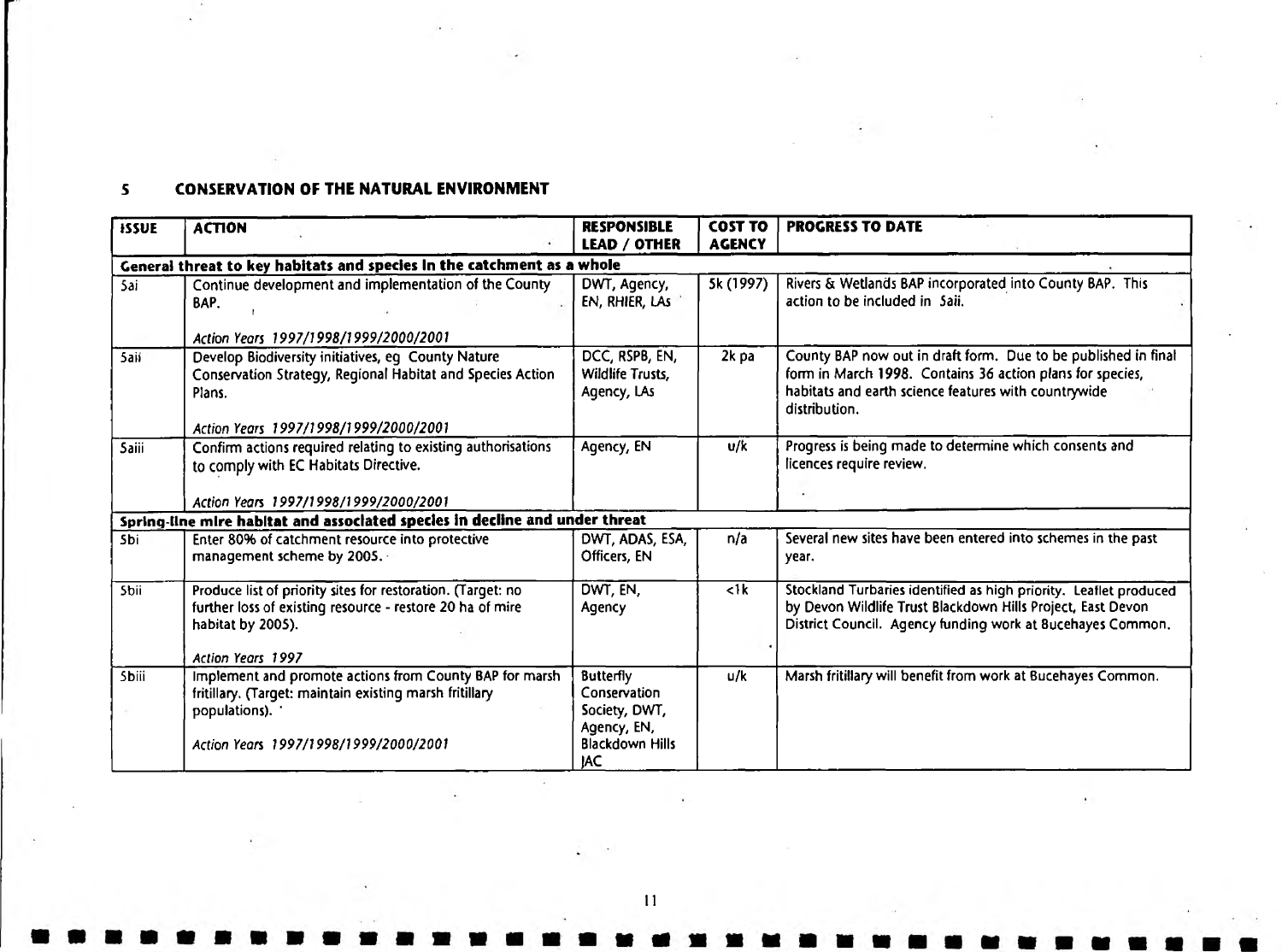| <b>ISSUE</b> | <b>ACTION</b>                                                                                                                                                      | <b>RESPONSIBLE</b><br><b>LEAD / OTHER</b> | <b>COST TO</b><br><b>AGENCY</b> | <b>PROGRESS TO DATE</b>                                                                                                                                      |
|--------------|--------------------------------------------------------------------------------------------------------------------------------------------------------------------|-------------------------------------------|---------------------------------|--------------------------------------------------------------------------------------------------------------------------------------------------------------|
| <b>Sbiv</b>  | Implement and promote actions from County BAP for<br>curlew. (Target: increase breeding curlew numbers by 25%<br>by 2010).                                         | DWT, Blackdown<br>Hills JAC, EN           | n/a                             | See comment for action 5biii above.                                                                                                                          |
|              | Action Years 1997/1998/1999/2000/2001                                                                                                                              |                                           |                                 |                                                                                                                                                              |
|              | Loss of wet woodland (carr) and bankside trees                                                                                                                     |                                           |                                 |                                                                                                                                                              |
| <b>Sci</b>   | Achieve better understanding of extent and value of existing<br>resources. (Target: create 5 ha of wet woodland by 2005).                                          | DWT, Agency                               | 2k                              | Habitat action plan now produced. Some improvement in<br>understanding, especially in relation to invertebrate fauna.                                        |
|              | <b>Action Years 1998</b>                                                                                                                                           |                                           |                                 |                                                                                                                                                              |
| Scii         | Liaise with landowners and encourage sensitive farming<br>practices including the restriction of stock access to sites of<br>potential bankside tree regeneration. | <b>Blackdown Hills</b><br>JAC, Agency     | u/k                             | Demonstration fencing project in progress with Mr Burrough at<br>Wadbrook Farm. Will encourage growth of new bankside trees.<br>No progress on wet woodland. |
|              | Action Years 1999/2000                                                                                                                                             |                                           |                                 |                                                                                                                                                              |
| <b>Sciii</b> | Identify areas of river valleys where tree planting will not<br>increase flood risk, and encourage planting in those areas.                                        | Agency                                    | 2k pa                           | No progress to date.                                                                                                                                         |
|              | Action Years 1997/1998/1999/2000/2001                                                                                                                              |                                           |                                 |                                                                                                                                                              |
| <b>Sciv</b>  | Continue to monitor extent of alder root disease.                                                                                                                  | Agency                                    | $\sqrt{1}$ k pa                 | Number of infected trees has increased significantly. No further<br>progress on action to date.                                                              |
|              | Action Years 1997/1998/1999/2000/2001                                                                                                                              |                                           |                                 |                                                                                                                                                              |
|              | Spread of invasive plant species                                                                                                                                   |                                           |                                 |                                                                                                                                                              |
| 5di          | Monitor extent and spread of invasive alien species;<br>Himalayan balsam, Japanese Knotweed, Giant hogweed.                                                        | Agency, Riparian<br><b>Owners</b>         | $lt$ 1 $k$ pa                   | Little progress to date. We would welcome contributions from<br>riparian owners, fishing associations.                                                       |
|              | Action Years 1997/1998/1999/2000/2001                                                                                                                              |                                           |                                 |                                                                                                                                                              |
| Sdii         | Control invasive species on Agency owned or managed land.                                                                                                          | Agency                                    | u/k                             | No sites identified in this catchment to date. Staff being trained<br>to improve ID skills. Control programmes are being trialled                            |
|              | Action Years 1998                                                                                                                                                  |                                           |                                 | elsewhere.                                                                                                                                                   |

 $12<sup>°</sup>$ 

 $\sim$   $\sim$ 

an shekara ta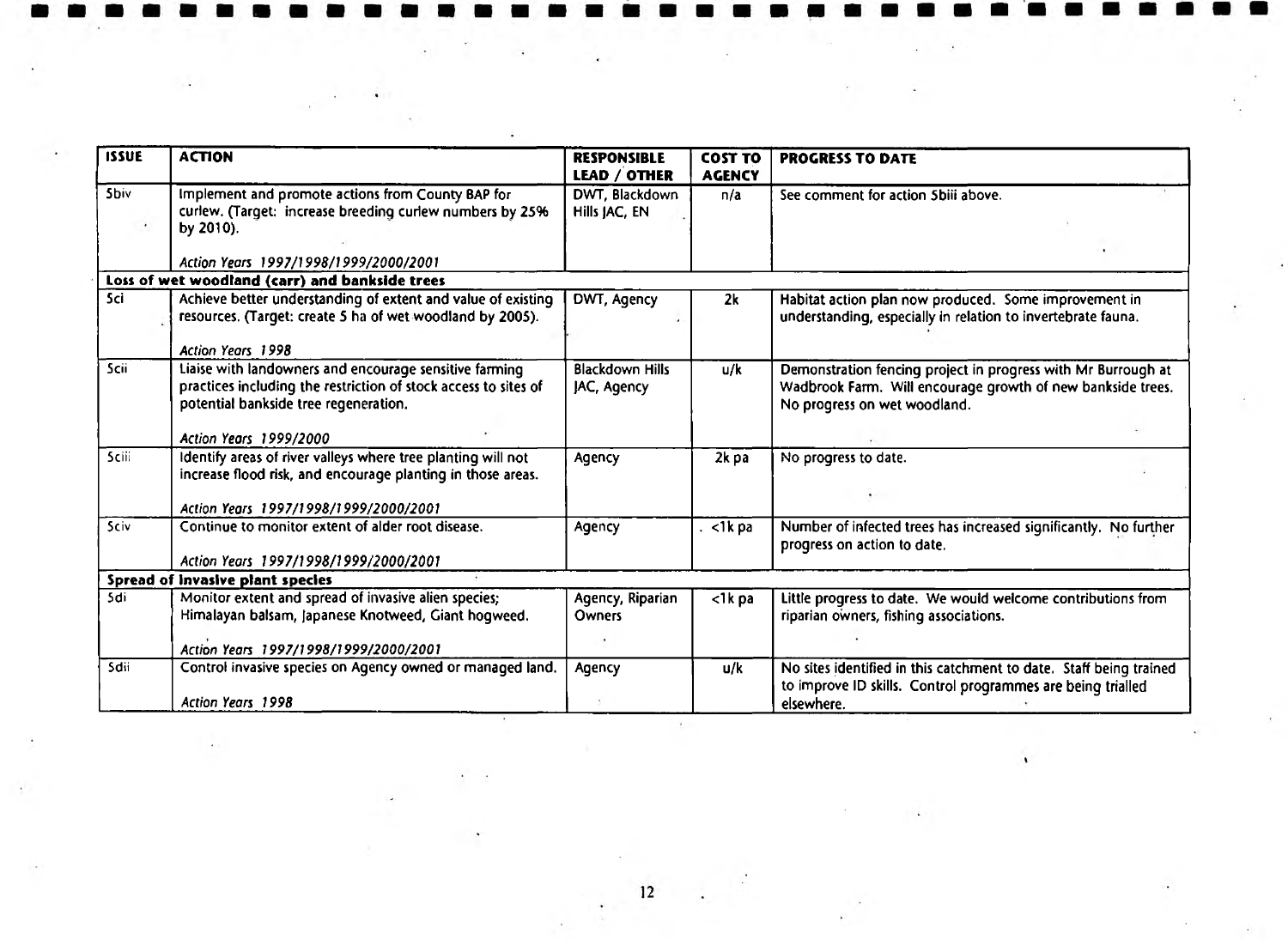| <b>ISSUE</b> | <b>ACTION</b>                                                                                                                                                                                                                                                                                                                                                                                                 | <b>RESPONSIBLE</b><br><b>LEAD / OTHER</b>                                     | <b>COST TO</b><br><b>AGENCY</b> | <b>PROGRESS TO DATE</b>                                                                                                                                               |
|--------------|---------------------------------------------------------------------------------------------------------------------------------------------------------------------------------------------------------------------------------------------------------------------------------------------------------------------------------------------------------------------------------------------------------------|-------------------------------------------------------------------------------|---------------------------------|-----------------------------------------------------------------------------------------------------------------------------------------------------------------------|
| <b>Sdiii</b> | Promote control of invasive species by others, especially on<br>land of conservation value or where rights of way exist or are<br>developed.<br>Action Years 1997/1998/1999/2000/2001                                                                                                                                                                                                                         | Agency, DCC,<br>EDHCS, EDD,<br>Parish Paths<br>Initiative, NT,<br><b>BTCV</b> | $lt;1k$ pa                      | Ongoing. We promote action wherever possible.                                                                                                                         |
|              | Loss of marginal habitats                                                                                                                                                                                                                                                                                                                                                                                     |                                                                               |                                 |                                                                                                                                                                       |
| 5ei          | Encourage riparian owners to provide suitable conditions for<br>development of more extensive marginal vegetation.                                                                                                                                                                                                                                                                                            | Agency                                                                        | <1k pa                          | Little progress, although fencing schemes may help (see Issue<br>$10$ ).                                                                                              |
|              | Action Years 1997/1998/1999/2000/2001                                                                                                                                                                                                                                                                                                                                                                         |                                                                               |                                 |                                                                                                                                                                       |
|              | Wildlife value of floodplain habitats restricted by agricultural practices                                                                                                                                                                                                                                                                                                                                    |                                                                               |                                 |                                                                                                                                                                       |
| 5fi          | Produce list of priority sites for management (Target:<br>maintain existing area of floodplain habitat with high<br>conservation value - increase by 20 ha floodplain grassland<br>managed for conservation by 2000 - enhance value of 10 ha<br>of degraded grazing marsh by better management of water<br>levels by 2000 - increase numbers of breeding waders by<br>20% by 2005).<br>Action Years 1997/1998 | DWT, Agency,<br>EN, EDHCS,<br>Other Wildlife<br>Trusts, RSPB                  | $\langle$ 1k                    | No progress to date.                                                                                                                                                  |
| 5fii         | Implement and promote actions from County BAP to<br>improve conservation value of floodplains, grazing marsh<br>and associated species.<br>Action Years 1997/1998/1999/2000/2001                                                                                                                                                                                                                              | Agency, DWT,<br>EN, EDHCS, RSPB                                               | u/k                             | Part of grazing marsh adjacent Axe Estuary entered into<br>conservation management.                                                                                   |
| <b>Sfiii</b> | Develop a water level management plan for the grazing<br>marshes adjacent to the Axe Estuary to improve their<br>conservation value.<br>Action Years 1998                                                                                                                                                                                                                                                     | EN, Agency,<br>EDDC, DWT,<br>EDHCS,<br><b>Occupiers</b>                       | 5k                              | No formal plan started.                                                                                                                                               |
| <b>5fiv</b>  | Seek to influence levels of payment and priorities for agri-<br>environment schemes to encourage wider uptake.<br>Action Years 1997/1998/1999/2000/2001                                                                                                                                                                                                                                                       | Agency, MAFF,<br>EN                                                           | $\langle$ 1 $k$ pa              | Influencing needs to be primarily at National level, however we<br>have an input to the South West Region of MAFF. Five year<br>review of Blackdowns ESA due in 1998. |

 $\sim$   $\sim$ 

13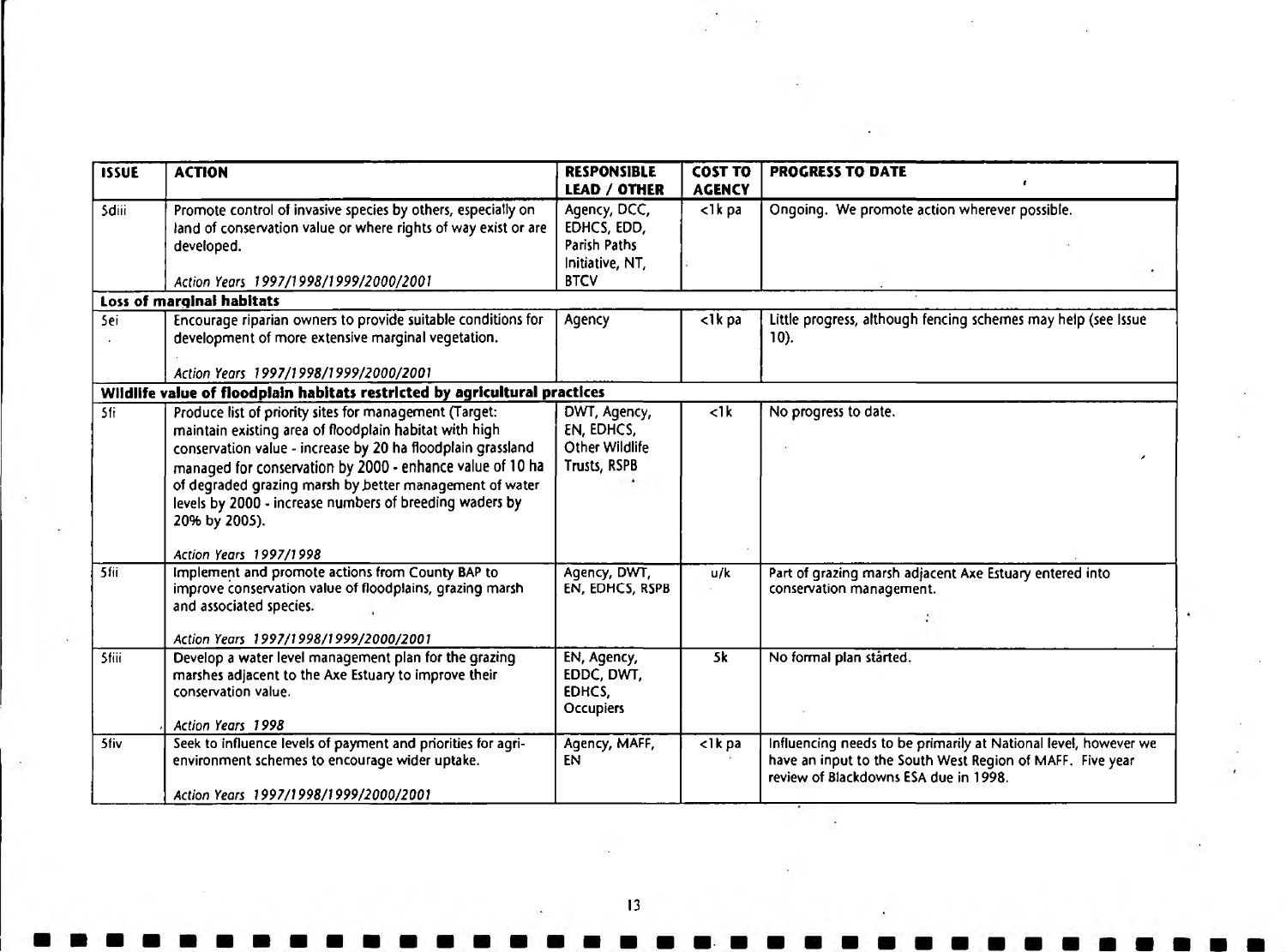| <b>ISSUE</b> | <b>ACTION</b>                                                                                                                                                                                                                                                                                                                                                         | <b>RESPONSIBLE</b><br><b>LEAD / OTHER</b> | <b>COST TO</b><br><b>AGENCY</b> | <b>PROGRESS TO DATE</b>                                                                                         |
|--------------|-----------------------------------------------------------------------------------------------------------------------------------------------------------------------------------------------------------------------------------------------------------------------------------------------------------------------------------------------------------------------|-------------------------------------------|---------------------------------|-----------------------------------------------------------------------------------------------------------------|
|              | Damage and disturbance to estuarine habitats and species                                                                                                                                                                                                                                                                                                              |                                           |                                 |                                                                                                                 |
| Sgi          | Ensure public access arrangements and management to<br>banks, etc. do not adversely affect estuary through increased<br>disturbance. (Targets: maintain and seek to increase<br>numbers of waders and wildfowl using the estuary - actively<br>manage all reedbeds >.5 ha for wildlife - create additional<br>reedbed site >.5 ha in lower River Axe Valley by 2000). | Agency, EDHCS                             | $\langle$ 1 $k$                 | No progress to date.                                                                                            |
|              | Action Years 1997/1998/1999/2000/2001                                                                                                                                                                                                                                                                                                                                 |                                           |                                 |                                                                                                                 |
| <b>Sgii</b>  | Promote and implement, as appropriate, actions from the<br>County BAP for reedbeds.                                                                                                                                                                                                                                                                                   | DWT, Agency,<br>Landowners                | $\leq$ 1 k                      | No progress to date.                                                                                            |
|              | Action Years 1997/1998/1999/2000/2001                                                                                                                                                                                                                                                                                                                                 |                                           |                                 |                                                                                                                 |
| Sgiii        | Investigate possibility of saltmarsh creation associated with<br>MAFF habitat scheme.<br>Action Years 1997/1998                                                                                                                                                                                                                                                       | Agency, ADAS,<br><b>EDHCS</b>             | $\langle$ 1 $k$                 | No appropriate sites identified to date.                                                                        |
|              | Lack of public awareness of the high value and threats to marine habitats                                                                                                                                                                                                                                                                                             |                                           |                                 |                                                                                                                 |
| 5hi          | Examine possibility of producing, with others, interpretative<br>material (such as information boards and leaflets)<br>highlighting value of marine habitats and species.                                                                                                                                                                                             | EDHCS, EDDC,<br>Agency                    | $\leq$ 1 $k$                    | The Agency has supported the work of the East Devon Marine<br>Awareness Centre at Ladram Bay (Otter Catchment). |
|              | <b>Action Years 1998</b>                                                                                                                                                                                                                                                                                                                                              |                                           |                                 |                                                                                                                 |
| <b>Shii</b>  | Work with Sea Fisheries Committee to minimise damage to<br>valuable habitats and features by inappropriate fishing<br>methods.                                                                                                                                                                                                                                        | DSFC, Agency                              | $\overline{dk}$                 | Report produced by Devon Wildlife Trust restating the value of<br>and damage to reefs in Lyme Bay.              |
|              |                                                                                                                                                                                                                                                                                                                                                                       |                                           |                                 |                                                                                                                 |
|              | Action Years 1998                                                                                                                                                                                                                                                                                                                                                     |                                           |                                 |                                                                                                                 |

 $\bar{\star}$ 

ù.

 $\alpha$ 

 $\ddot{\phantom{1}}$ 

14

 $\pmb{\mathcal{S}}$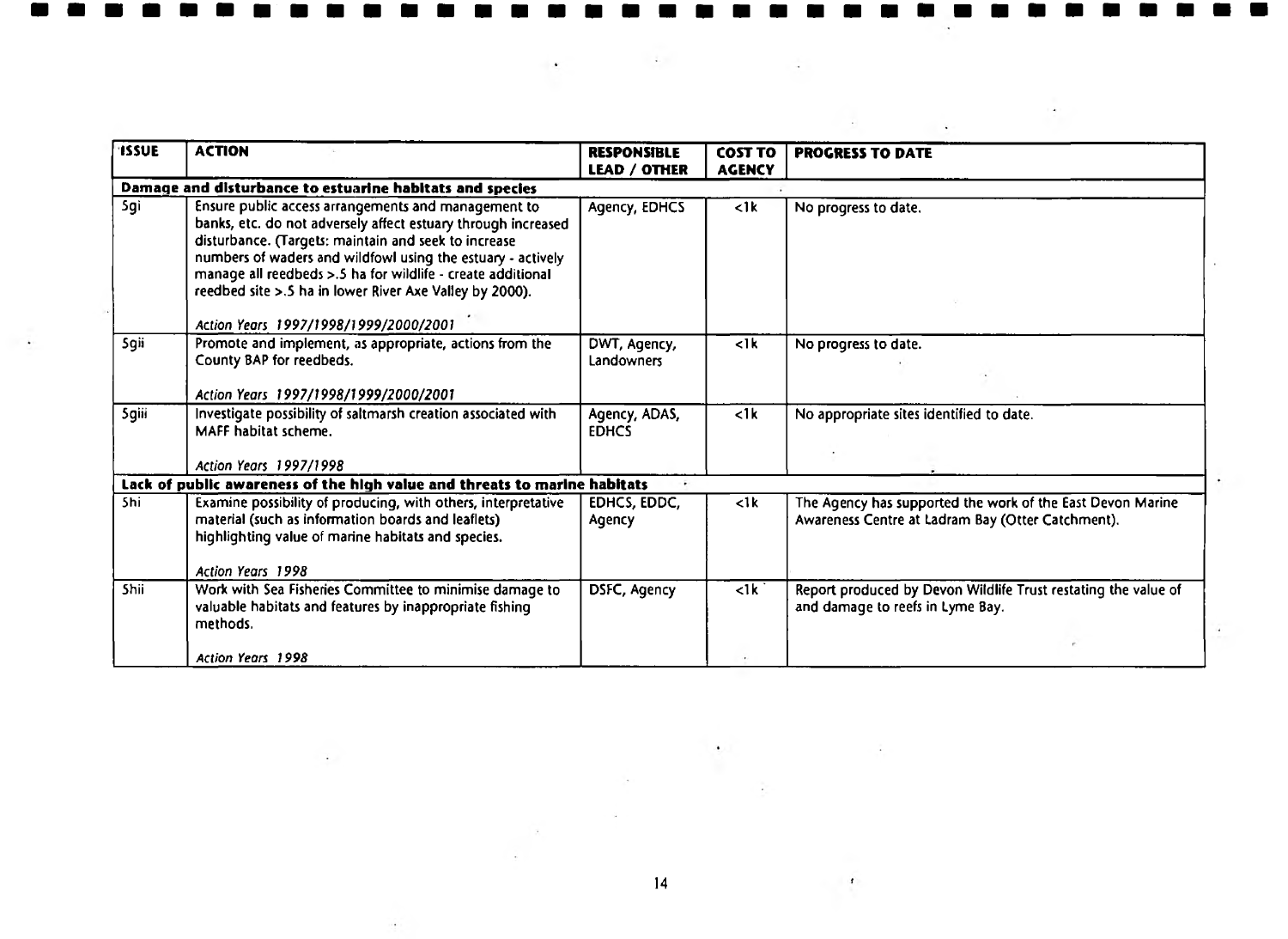| <b>ISSUE</b>                       | <b>ACTION</b>                                                                                                                                                                                                                                                                                                                                                  | <b>RESPONSIBLE</b>                                                                         | <b>COST TO</b> | <b>PROGRESS TO DATE</b>                                                                                                                                                                                                                    |
|------------------------------------|----------------------------------------------------------------------------------------------------------------------------------------------------------------------------------------------------------------------------------------------------------------------------------------------------------------------------------------------------------------|--------------------------------------------------------------------------------------------|----------------|--------------------------------------------------------------------------------------------------------------------------------------------------------------------------------------------------------------------------------------------|
|                                    |                                                                                                                                                                                                                                                                                                                                                                | <b>LEAD / OTHER</b>                                                                        | <b>AGENCY</b>  |                                                                                                                                                                                                                                            |
|                                    | Failure of otters to recolonise the catchment in expected numbers                                                                                                                                                                                                                                                                                              |                                                                                            |                |                                                                                                                                                                                                                                            |
| $\overline{5}$ i i                 | Promote and implement, as appropriate, otter action plan<br>from County BAP (includes survey work, habitat restoration,<br>investigations into prey availability, research into levels of<br>contaminants, etc) (Targets: restore breeding otters to whole<br>of catchment 2005 - ensure road casualties are minimised by<br>appropriate preventive measures). | DWT, Agency,<br>EDDC,<br>Volunteers,<br>Riparian Owners,<br>Other Wildlife<br>Trusts       | 2k pa          | Progressing fairly well. Countrywide quarterly surveys now take<br>place, post mortems continuing. Fencing projects will benefit<br>otters (see Issue 10).                                                                                 |
|                                    | Action Years 1997/1998/1999/2000/2001                                                                                                                                                                                                                                                                                                                          |                                                                                            |                |                                                                                                                                                                                                                                            |
|                                    | <b>Decline of water voles</b>                                                                                                                                                                                                                                                                                                                                  |                                                                                            |                |                                                                                                                                                                                                                                            |
| $5j$ i                             | Promote and implement, as appropriate, water vole action<br>plan from County BAP (includes survey, improvement of<br>riparian habitat, awareness raising, monitoring of mink<br>numbers, etc.) (Targets: identify current distribution by 1997<br>- achieve return to 1970's range by 2010 - restore 2km of                                                    | DWT, Agency,<br>EDDC,<br>Volunteers,<br>Ripanan Owners,<br><b>Other Wildlife</b><br>Trusts | 2k pa          | No historic sites reported. Fencing projects may help vole<br>habitat (see Issue 10).                                                                                                                                                      |
|                                    | suitable habitat by 2005).<br>Action Years 1997/1998/1999/2000/2001                                                                                                                                                                                                                                                                                            |                                                                                            |                |                                                                                                                                                                                                                                            |
|                                    | Loss of nesting sites for riparian birds                                                                                                                                                                                                                                                                                                                       |                                                                                            |                |                                                                                                                                                                                                                                            |
| $\overline{\overline{\text{Ski}}}$ | Support county-wide survey of sand martin nest sites.<br>Action Years 1997                                                                                                                                                                                                                                                                                     | DBWPS, Agency,<br><b>RSPB</b>                                                              | u/k            | Survey carried out in 1997. See action Skii.                                                                                                                                                                                               |
| <b>Skii</b>                        | Survey Rivers Axe and Lim to identify kingfisher nest sites.<br>Action Years 1997                                                                                                                                                                                                                                                                              | DBWPS, Agency,<br><b>RSPB</b>                                                              | u/k            | Survey carried out in 1997. Relatively few locations on the River<br>Axe. Records for nest sites of both species would be welcomed.                                                                                                        |
|                                    | Loss of earth science features (eg rock exposures and floodplain forming processes)                                                                                                                                                                                                                                                                            |                                                                                            |                |                                                                                                                                                                                                                                            |
| 5li                                | Support the designation of Lyme Bay coastline as a World<br>Heritage Site.<br>Action Years 1997/1998                                                                                                                                                                                                                                                           | Agency, EN, LAs                                                                            | <1k pa         | Late in 1997 Dorset County Council submitted information to<br>the Government's Media, Culture and Sports department for<br>consideration for designation as a World Heritage Site, awaiting<br>decision (expected to take 6 - 12 months). |
| <b>Slii</b>                        | Raise public awareness of importance of earth science and<br>promote code of practice for fossil collection.<br>Action Years 1997/1998/1999/2000/2001                                                                                                                                                                                                          | <b>County RIGS</b><br>Groups, LAs,<br>Agency, EN                                           | $lt$ 1 $k$ pa  | No progress to date.                                                                                                                                                                                                                       |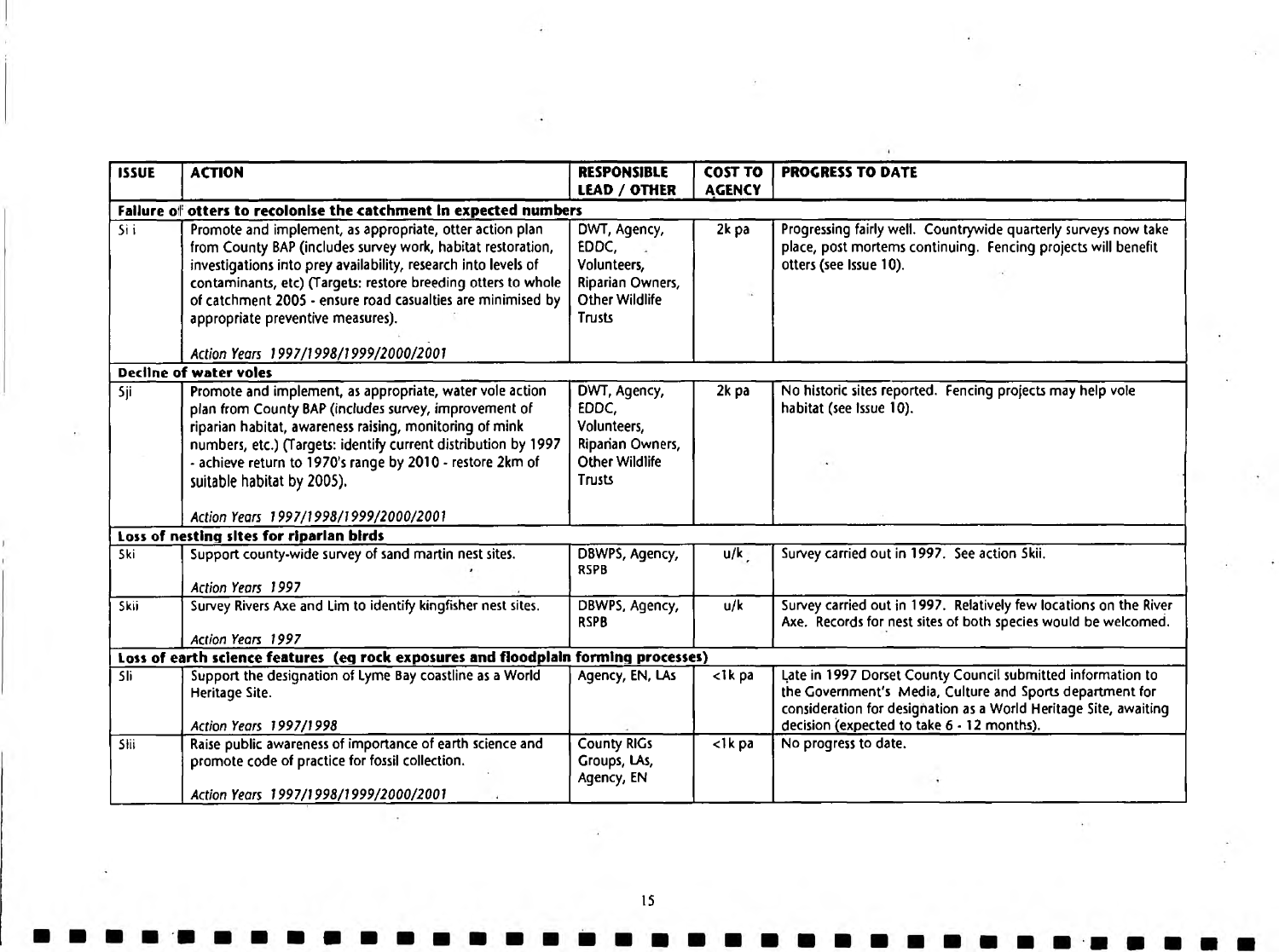| <b>ISSUE</b> | <b>ACTION</b>                                                                                                                                                       | <b>RESPONSIBLE</b><br><b>LEAD / OTHER</b>        | <b>COST TO</b><br><b>AGENCY</b> | <b>PROGRESS TO DATE</b>                    |  |
|--------------|---------------------------------------------------------------------------------------------------------------------------------------------------------------------|--------------------------------------------------|---------------------------------|--------------------------------------------|--|
| <b>Sliii</b> | Promote measures to prevent loss of earth science sites and<br>features in rivers and floodplains.                                                                  | Agency                                           | u/k                             | Ongoing. See River SSSI section 9.         |  |
|              | Action Years 1997/1998/1999/2000/2001                                                                                                                               |                                                  |                                 |                                            |  |
| 5liv         | Support programme of identification and documentation of<br><b>County Geological Sites.</b><br>Action Years 1997/1998/1999/2000/2001                                | <b>County RIGs</b><br>Groups, LAs,<br>Agency, EN | <1k pa                          | County RIG sites in East Devon identified. |  |
| 5lv          | Seek to develop schemes that reduce the impact on<br>landowners of using sympathetic management practices, or<br>of allowing geomorphological processes to proceed. | Agency, MAFF,<br>DCC.                            | u/k                             | No progress to date.                       |  |
|              | Action Years 1997/1998                                                                                                                                              |                                                  |                                 |                                            |  |

all collections.

 $\tilde{\mathcal{E}}$ 

 $\cdot$ 

 $\ddot{\phantom{1}}$ 

**WELL FOR**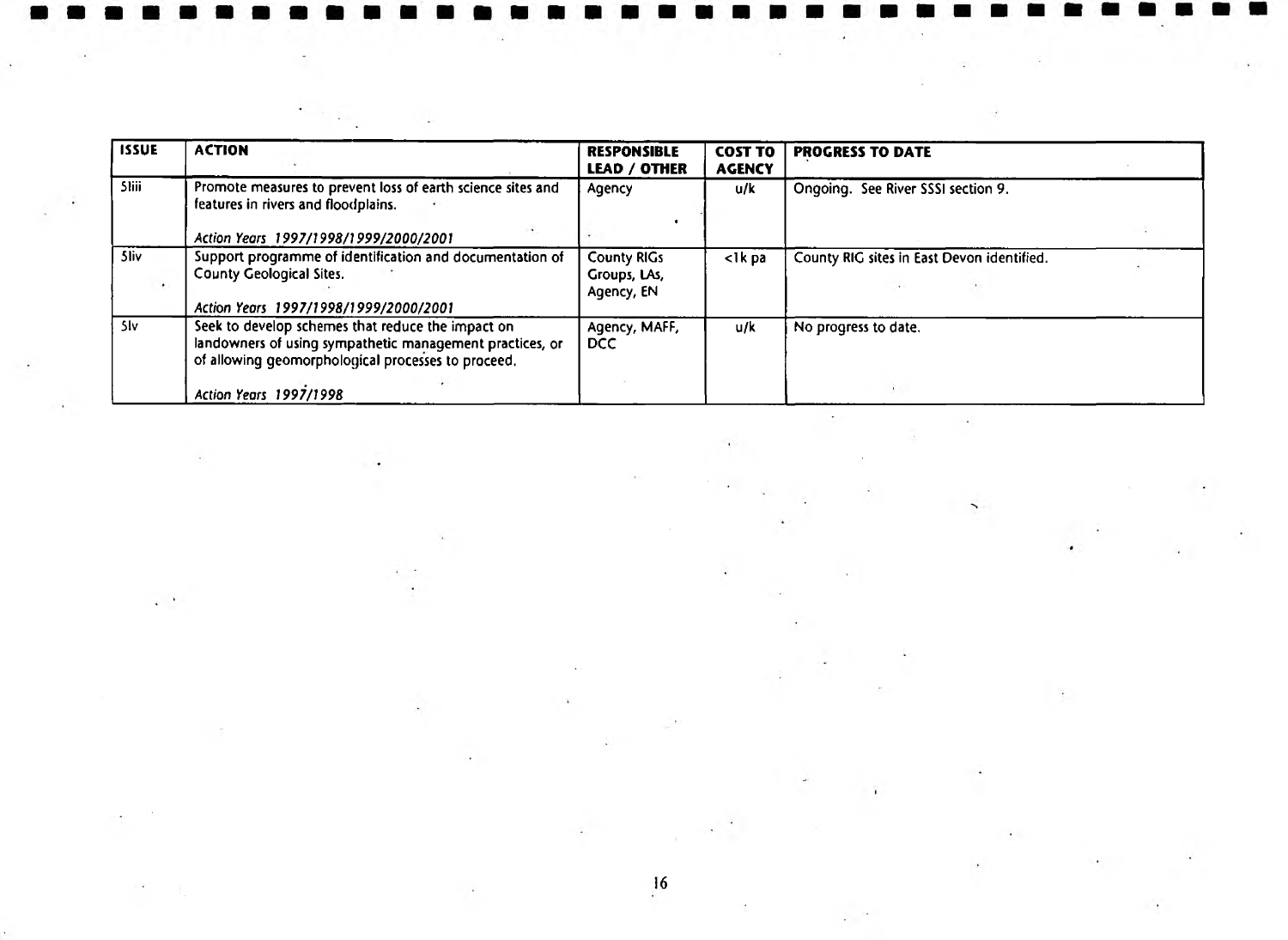# 6 RECREATION

| <b>ISSUE</b> | <b>ACTION</b>                                                                                                                                                        | <b>RESPONSIBLE</b><br><b>LEAD / OTHER</b>                                                     | <b>COST TO</b><br><b>AGENCY</b> | <b>PROGRESS TO DATE</b>                                                                                                                                                                                                                                                                                                                    |
|--------------|----------------------------------------------------------------------------------------------------------------------------------------------------------------------|-----------------------------------------------------------------------------------------------|---------------------------------|--------------------------------------------------------------------------------------------------------------------------------------------------------------------------------------------------------------------------------------------------------------------------------------------------------------------------------------------|
|              | Public access to the water environment often difficult especially for the less able                                                                                  |                                                                                               |                                 |                                                                                                                                                                                                                                                                                                                                            |
| 6ai          | Work with others to provide and maintain good access,<br>whilst protecting the wildlife and the interests of<br>landowners.<br>Action Years 1997/1998/1999/2000/2001 | Agency, EDHCS,<br>LAs, Blackdown<br>Hills JAC, DCC,<br>CoCo, Users,<br><b>Riparian Owners</b> | u/k                             | No progress to date. Ramblers Association proposed a<br>waymarked long distance footpath trail from the north to south<br>Devon coasts across the Blackdown Hills. The Blackdown Hills<br>JAC will only support such a scheme if there is evidence of<br>strong, local enthusiasm. There is an existing route from Lyme<br>Regis to Chard. |

# 7 REVIEW OF FLOOD DEFENCE OPERATIONS

| <b>ISSUE</b> | <b>ACTION</b>                                                                                                                 | <b>RESPONSIBLE</b><br><b>LEAD / OTHER</b> | <b>COST TO</b><br><b>AGENCY</b> | <b>PROGRESS TO DATE</b>                                                                                                                                                                                                                                                                       |
|--------------|-------------------------------------------------------------------------------------------------------------------------------|-------------------------------------------|---------------------------------|-----------------------------------------------------------------------------------------------------------------------------------------------------------------------------------------------------------------------------------------------------------------------------------------------|
|              | Potentially inadequate flood warning action                                                                                   |                                           |                                 |                                                                                                                                                                                                                                                                                               |
| 7ai          | Complete review of flood warning and where necessary<br>improve flood warning service at some locations.<br>Action Years 1997 | Agency                                    | 10k                             | A contract has been let to consultants as part of the Flood<br>Warning Level of Service project to run next financial year. This<br>study is to be completed by May 1999. On completion of the<br>study a prioritised programme of works will be implemented<br>across the South West Region. |
|              | Planning and flood risk                                                                                                       |                                           |                                 |                                                                                                                                                                                                                                                                                               |
| 7bi          | Provide information (S105 Surveys) to planning authorities<br>to prevent inappropriate development in the floodplain.         | Agency, Planning<br><b>Authorities</b>    | 5k                              | \$105 Survey Data was provided to East Devon District Council<br>on the 20 November 1997.                                                                                                                                                                                                     |
|              | Action Years 1997                                                                                                             |                                           |                                 |                                                                                                                                                                                                                                                                                               |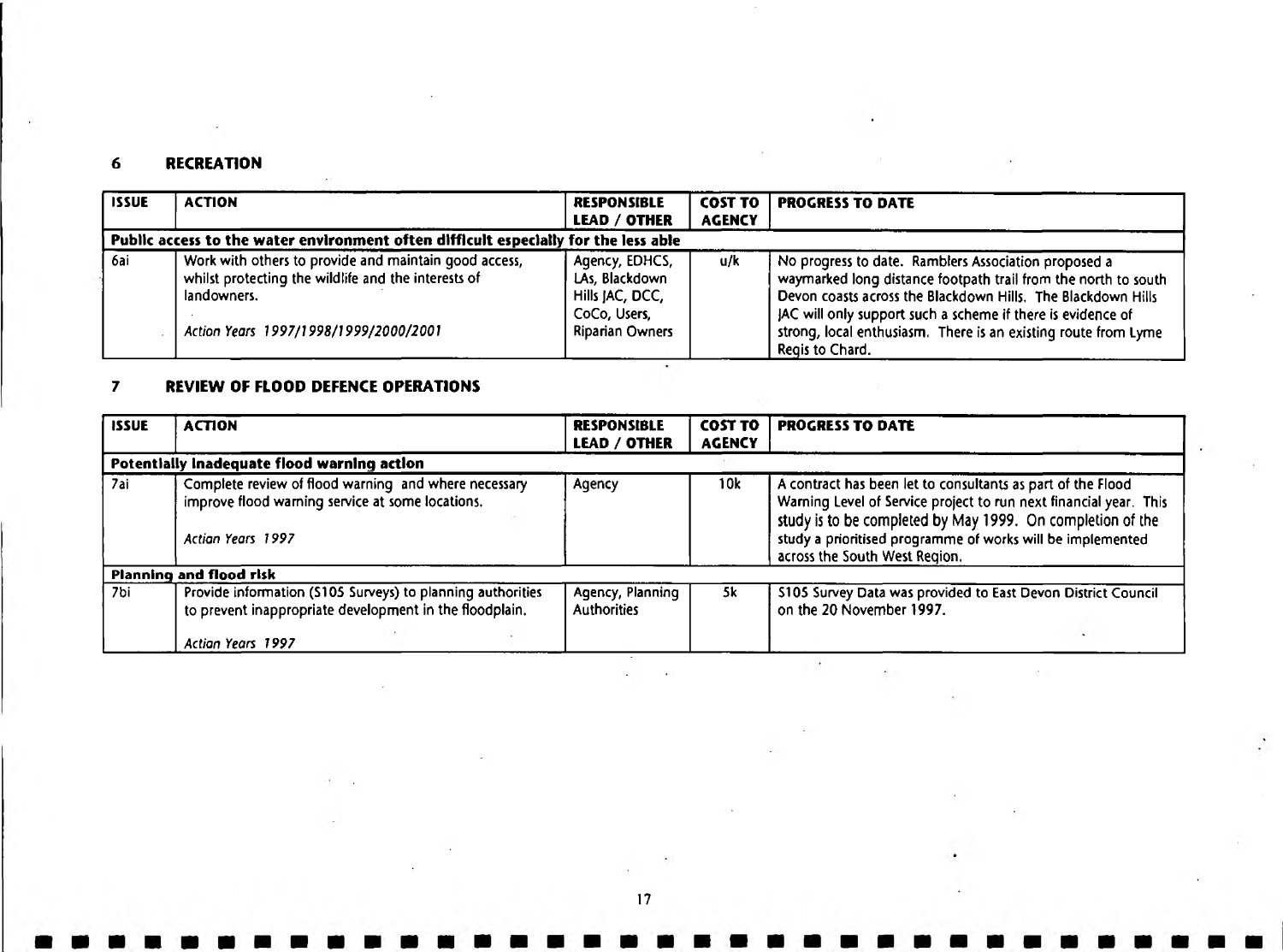# 8 FISHERIES

| <b>ISSUE</b> | <b>ACTION</b>                                                                                                                                                                | <b>RESPONSIBLE</b>                                         | <b>COST TO</b> | <b>PROGRESS TO DATE</b>                                                                                                                                                             |
|--------------|------------------------------------------------------------------------------------------------------------------------------------------------------------------------------|------------------------------------------------------------|----------------|-------------------------------------------------------------------------------------------------------------------------------------------------------------------------------------|
|              |                                                                                                                                                                              | LEAD / OTHER                                               | <b>AGENCY</b>  |                                                                                                                                                                                     |
|              | Decline in runs of salmon                                                                                                                                                    |                                                            |                |                                                                                                                                                                                     |
| 8ai          | Continue stocking programme.                                                                                                                                                 | Agency, Anglers                                            | 10k            | Planned to stock with 20k 0+ parr during August/September<br>1998.                                                                                                                  |
|              | Action Years 1997                                                                                                                                                            |                                                            |                |                                                                                                                                                                                     |
| 8aii         | Carry out habitat improvements as necessary including<br>gravel rehabilitation and trash dam removal.                                                                        | Agency, Riparian<br>Owners, Anglers                        | 1k             | Gravel rehabilitation was carried out across the catchment using<br>chisel plough and high pressure pumps in collaboration with Axe<br>fishing interests in September/October 1997. |
|              | Action Years 1997/1998/1999/2000/2001                                                                                                                                        |                                                            |                |                                                                                                                                                                                     |
| <b>8aiii</b> | Ensure installation and operation of screens to prevent fish<br>escapement and smolt entrapment at fish farms and other<br>abstraction points.<br>Action Years 1997/1998     | Abstractors, Fish<br>Farmers, Agency                       | $<$ 1 $k$      | Problem sites are to be visited and advice given to abstractors.<br>No major problems have been identified in this catchment.                                                       |
|              |                                                                                                                                                                              |                                                            |                |                                                                                                                                                                                     |
|              | Need to develop national strategy for the management of salmon                                                                                                               |                                                            |                |                                                                                                                                                                                     |
| 8bi          | Develop Salmon Action Plan for the River Axe in line with<br>national quidance.                                                                                              | Agency                                                     | 5k             | The Salmon Action Plan for the River Axe is currently being<br>prepared. Draft document is expected in March 1998.                                                                  |
|              | <b>Action Years 1997/1998</b>                                                                                                                                                |                                                            |                |                                                                                                                                                                                     |
|              | Barriers to fish movement in the catchment                                                                                                                                   |                                                            |                |                                                                                                                                                                                     |
| 8ci          | Install fish passes, according to regional priority, on:<br>Lexhayne Weir and Wilmington Weir.<br>Action Years 1998/1999                                                     | Agency, Riparian<br>Owners, Angling<br><b>Associations</b> | 6k / 9k        | A design for the fish pass at Lexhayne Weir has been prepared,<br>no progress to date with the construction. There has been no<br>progress on Wilmington Weir.                      |
| 8cii         | Plan for improvements to less significant structures and<br>improve conditions for fish migration where possible using<br>low cost solutions.<br>Action Years 1997/1998/1999 | Agency, Riparian<br>Owners, Angling<br><b>Associations</b> | $<$ 1 $k$ pa   | No progress to date.                                                                                                                                                                |
| 8ciii        |                                                                                                                                                                              |                                                            |                |                                                                                                                                                                                     |
|              | Seek to have existing 'Irish Bridges' that restrict fish passage<br>removed or replaced.                                                                                     | Agency, SCC,<br><b>DCC</b>                                 | <1k pa         | No progress to date.                                                                                                                                                                |
|              | Action Years 1997/1998                                                                                                                                                       |                                                            |                |                                                                                                                                                                                     |

18 $\mathcal{L}^{\mathcal{L}}$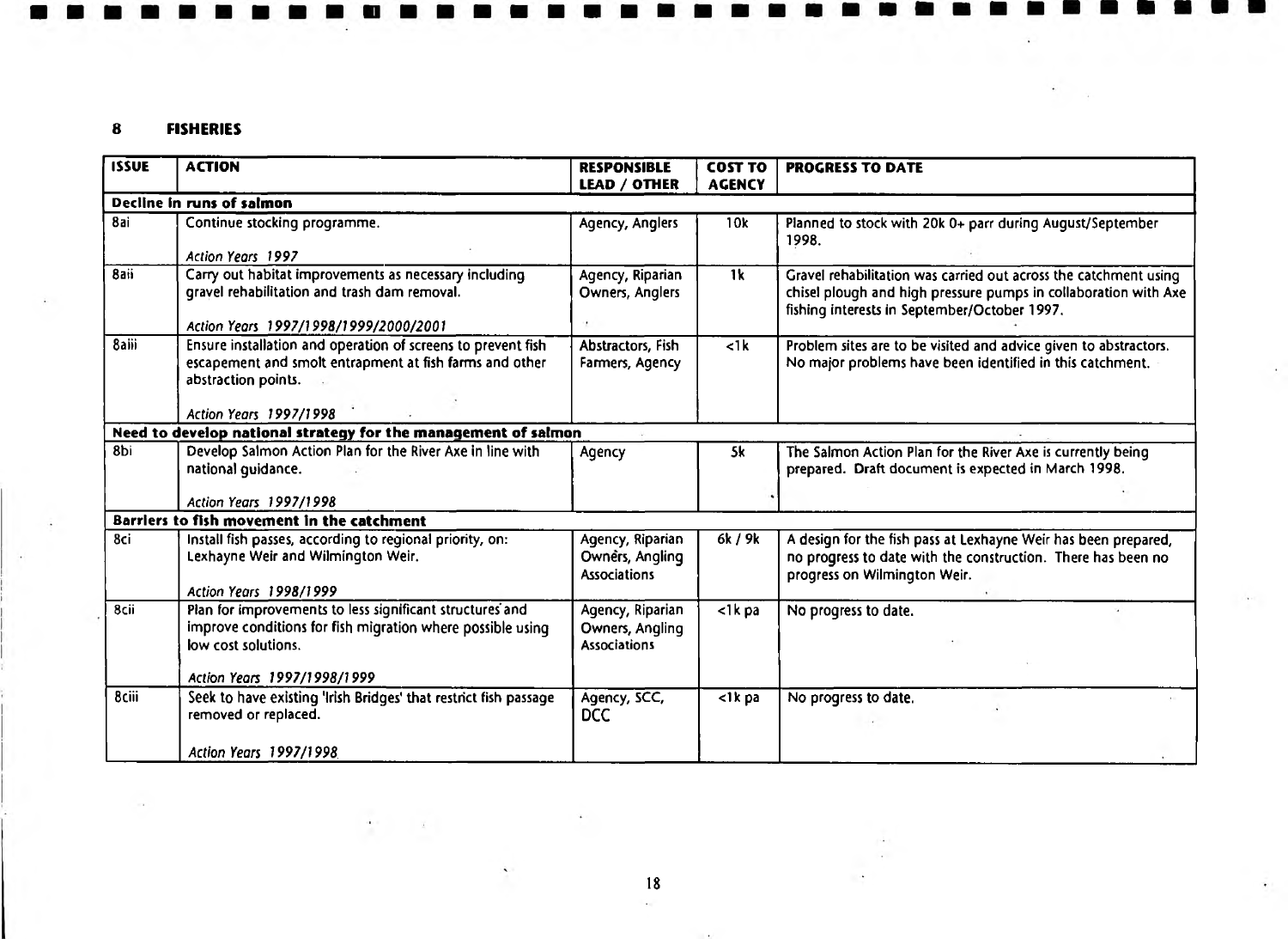| <b>ISSUE</b> | <b>ACTION</b>                                                                                                                                                                                                      | <b>RESPONSIBLE</b><br><b>LEAD / OTHER</b>             | <b>COST TO</b><br><b>AGENCY</b> | <b>PROGRESS TO DATE</b>                                                                                                                                       |  |  |  |
|--------------|--------------------------------------------------------------------------------------------------------------------------------------------------------------------------------------------------------------------|-------------------------------------------------------|---------------------------------|---------------------------------------------------------------------------------------------------------------------------------------------------------------|--|--|--|
|              | <b>Stocking with farmed fish</b>                                                                                                                                                                                   |                                                       |                                 |                                                                                                                                                               |  |  |  |
| 8di          | Discourage stocking of the catchment with farmed fish for<br>angling purposes. Promote habitat improvements as<br>preferred means of improving the fishery.                                                        | Agency, Rip<br>Owners, Fishery<br><b>Associations</b> | $<$ 1 $k$ pa                    | This is ongoing                                                                                                                                               |  |  |  |
|              | Action Years 1997/1998/1999/2000/2001                                                                                                                                                                              |                                                       |                                 |                                                                                                                                                               |  |  |  |
|              | Decline in brown trout stocks                                                                                                                                                                                      |                                                       |                                 |                                                                                                                                                               |  |  |  |
| 8ei          | Continue current restoration programme including stocking<br>with broodstock from the catchment to provide a regular<br>supply of juveniles. (NB: Subject to external funding after<br>1997).<br>Action Years 1997 | Agency, Fishery<br><b>Associations</b>                | 10k                             | Due to hatchery closure, no further stocking of brown trout and<br>sea trout from the catchment is currently possible.                                        |  |  |  |
| 8eii         | Continue programme of habitat improvements including<br>rehabilitation spawning gravels where a need is identified<br>(see also Issue 10).<br>Action Years 1997/1998/1999/2000/2001                                | Agency                                                | 2k pa                           | Annual gravel rehabilitation programme ongoing.                                                                                                               |  |  |  |
|              | Decline in roach and dace, particularly of larger fish                                                                                                                                                             |                                                       |                                 |                                                                                                                                                               |  |  |  |
| 8fi          | Investigate status of stocks, including surveys of middle and<br>lower reaches to assess current coarse fish populations.<br>Action Years 1997                                                                     | Agency, Fishery<br><b>Associations</b>                | 2k                              | Survey is planned to take place during 1998 subject to<br>hydroacoustic equipment being operational.                                                          |  |  |  |
|              | The effect of fish-eating birds on salmonid and coarse fish populations                                                                                                                                            |                                                       |                                 |                                                                                                                                                               |  |  |  |
| 8gi          | Co-operate with the licensing authority to progress further<br>research into this issue.<br>Action Years 1997                                                                                                      | Agency, MAFF,<br>Landowners,<br><b>Anglers</b>        | $\leq$ 1 $k$                    | MAFF/Agency R&D project ongoing. Due to be completed in<br>December 1998. Interim recommendations to be implemented<br>if appropriate.                        |  |  |  |
| 8gii         | Continue to work positively with owners and anglers to<br>establish the full facts in each situation.<br>Action Years 1997/1998/1999/2000/2001                                                                     | Agency,<br>Landowners,<br>Anglers                     | $\overline{dk}$                 | Some monitoring of numbers carried out in lower reaches of<br>catchment. No input requested on application for MAFF licence<br>to control cormorants to date. |  |  |  |
|              | Damage to spawning/nursery areas due to works in the River Axe not requiring Agency consent                                                                                                                        |                                                       |                                 |                                                                                                                                                               |  |  |  |
| 8hi          | Seek to dissuade riparian owners from carrying out gravel<br>removal or to limit the extent of the operation.                                                                                                      | Agency, Riparian<br><b>Owners</b>                     | $\langle$ 1k                    | This is ongoing                                                                                                                                               |  |  |  |
|              | Action Years 1997/1998/1999/2000/2001                                                                                                                                                                              |                                                       |                                 |                                                                                                                                                               |  |  |  |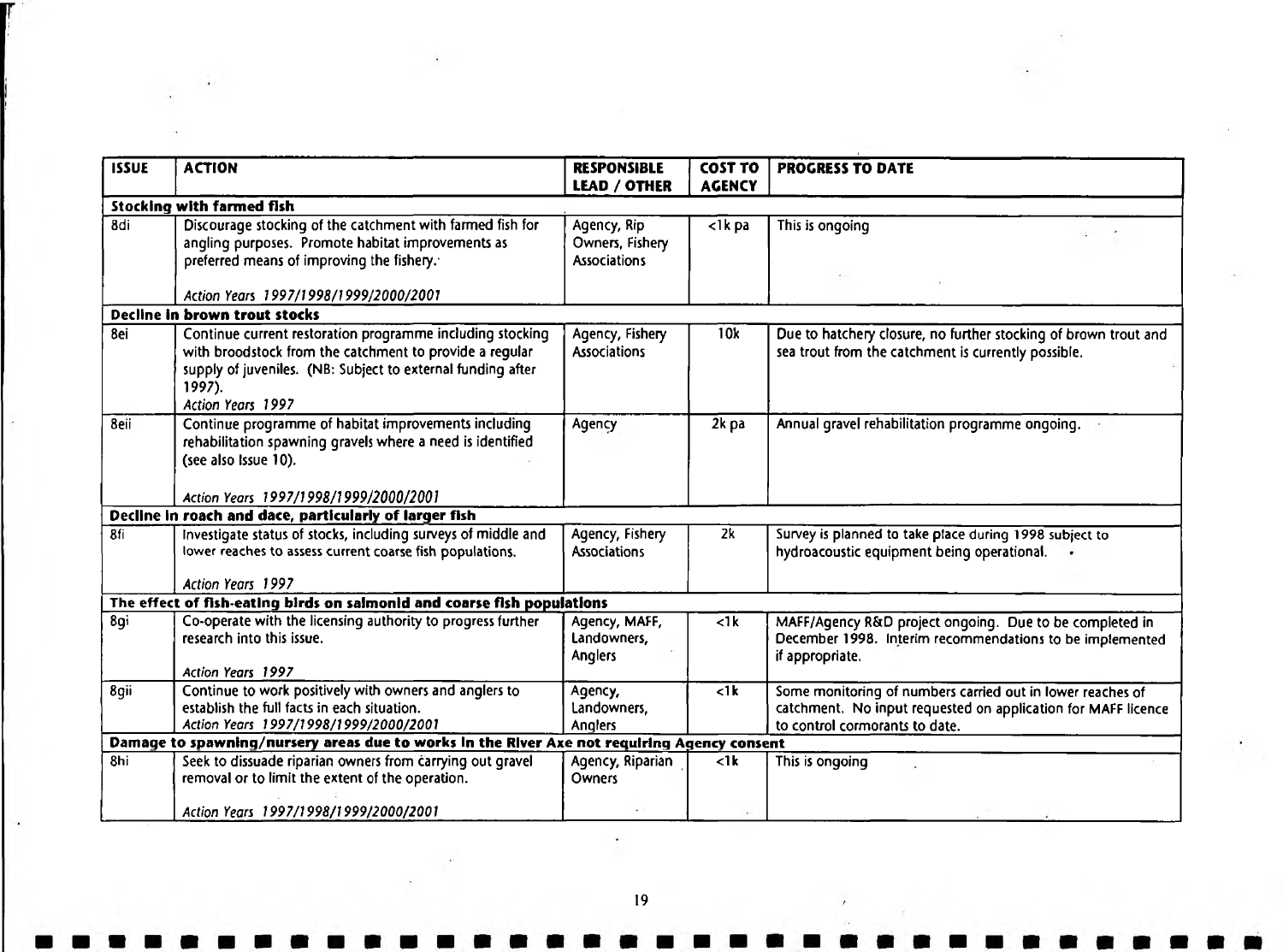| <b>ISSUE</b> | <b>ACTION</b>                                                                                                                                     | <b>RESPONSIBLE</b><br>LEAD / OTHER | <b>COST TO</b><br><b>AGENCY</b> | <b>PROGRESS TO DATE</b>                                                                                           |
|--------------|---------------------------------------------------------------------------------------------------------------------------------------------------|------------------------------------|---------------------------------|-------------------------------------------------------------------------------------------------------------------|
| 8hii         | Continue to pursue changes to the legislation to allow<br>increased control on in-river works where damage to the<br>fishery is likely to result. | Agency                             | $\leq$ 1 k<br>$\blacksquare$    | To be included in current review of fisheries legislation.                                                        |
|              | Action Years 1997/1998/1999/2000/2001                                                                                                             |                                    |                                 |                                                                                                                   |
|              | Illegal exploitation of sea trout and salmon in coastal areas                                                                                     |                                    |                                 |                                                                                                                   |
| 8ii          | Continue regular coastal patrols in East Devon, enforcing<br>areas closed to netting.                                                             | Agency, DSFC                       | u/k                             | Ongoing. There was a successful prosecution undertaken in the<br>Summer 1997 for nets set illegally near Axmouth. |
|              | Action Years 1997/1998/1999/2000/2001                                                                                                             |                                    |                                 |                                                                                                                   |

 $\sim$ 

 $\Delta \phi_{\rm{eff}}$ 

 $\mathcal{L}=\mathbb{R}^{N}$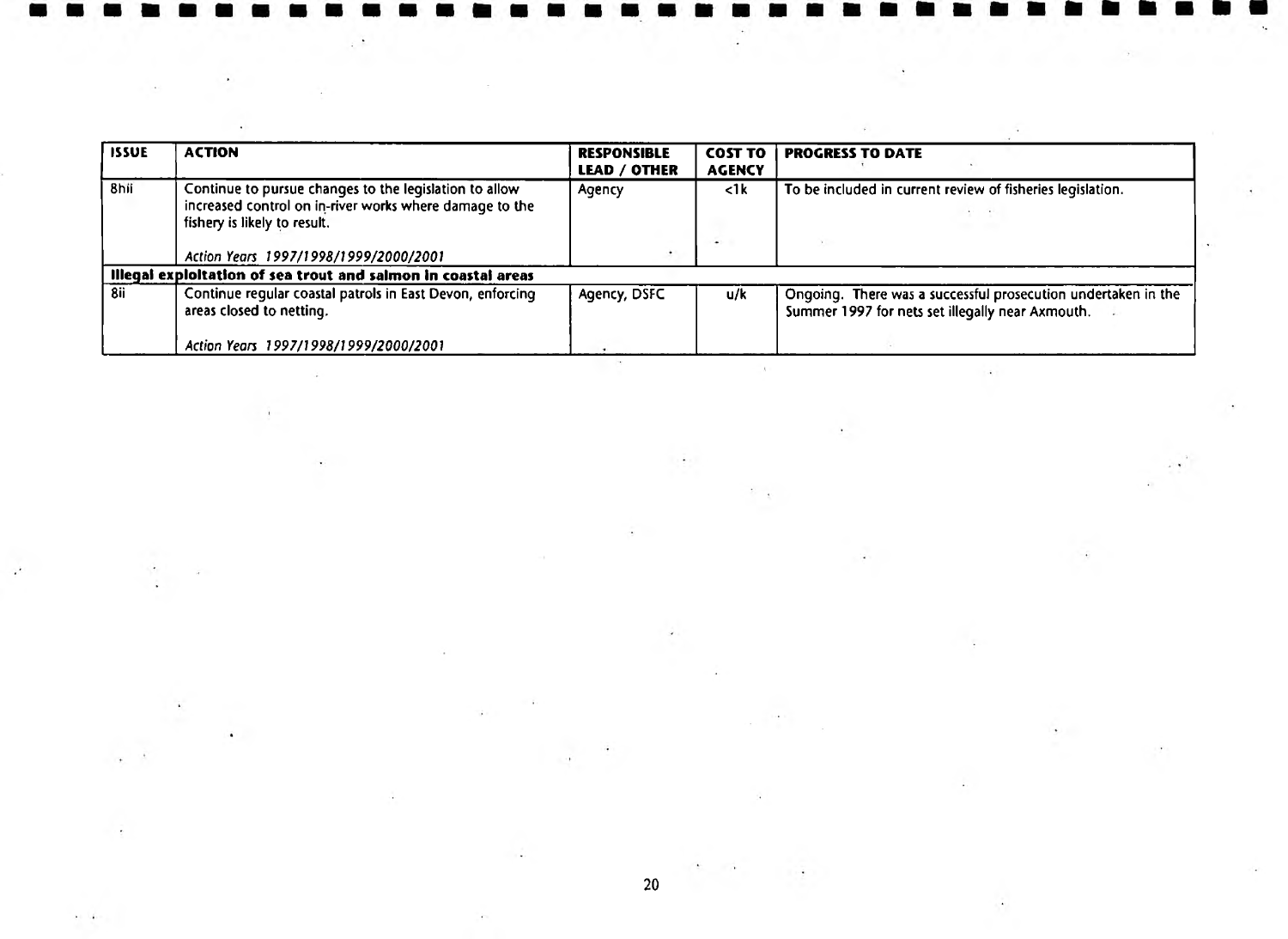# *9* RIVER AXE PROPOSED SSSI

| <b>ISSUE</b> | <b>ACTION</b>                                                                                                                             | <b>RESPONSIBLE</b><br><b>LEAD / OTHER</b>                           | <b>COST TO</b><br><b>AGENCY</b> | <b>PROGRESS TO DATE</b>                                                                                                                                                                                                                                                                                                                                          |
|--------------|-------------------------------------------------------------------------------------------------------------------------------------------|---------------------------------------------------------------------|---------------------------------|------------------------------------------------------------------------------------------------------------------------------------------------------------------------------------------------------------------------------------------------------------------------------------------------------------------------------------------------------------------|
|              | <b>Notification of River Axe SSSI</b>                                                                                                     |                                                                     |                                 |                                                                                                                                                                                                                                                                                                                                                                  |
| 9ai          | Develop conservation strategy and consenting protocol for<br>SSSI.                                                                        | EN, Agency                                                          | 2k                              | Due for completion March 1998.                                                                                                                                                                                                                                                                                                                                   |
|              | Action Years 1997                                                                                                                         |                                                                     |                                 |                                                                                                                                                                                                                                                                                                                                                                  |
| 9aii         | Implement conservation strategy.<br>Action Years 1997/1998/1999/2000/2001                                                                 | EN, Agency,<br>Riparian Owners,<br>Land Owners,<br><b>Occupiers</b> | 2k                              | Dependant on above action 9ai.                                                                                                                                                                                                                                                                                                                                   |
| 9aiii        | Ensure all authorisations protect value of aquatic plant<br>communities and river geomorphology.<br>Action Years 1997/1998/1999/2000/2001 | Agency, EN                                                          | u/k                             | Ongoing but protocol basically agreed.                                                                                                                                                                                                                                                                                                                           |
| 9aiv         | Investigate potential sources of nutrient inputs to the<br>proposed SSSI using plant surveys and nutrient data.<br>Action Years 1997/1998 | Agency, EN                                                          | u/k                             | The Agency has begun an intensive programme of nutrient<br>monitoring in the Axe Catchment, sampling 26 (freshwater) sites<br>on a monthly basis for nitrate, phosphate and suspended solids.<br>We will be working closely with English Nature to establish the<br>effects of elevated levels of nutrients on the SSSI, and to identify<br>appropriate actions. |
| 9av          | Examine need and feasibility of nutrient control in the<br>catchment and include in the conservation strategy.                            | Agency, EN                                                          | u/k                             | No progress to date.                                                                                                                                                                                                                                                                                                                                             |
|              | Action Years 1997/1998                                                                                                                    |                                                                     |                                 |                                                                                                                                                                                                                                                                                                                                                                  |

 $\cdot$ 

 $\cdot$   $\cdot$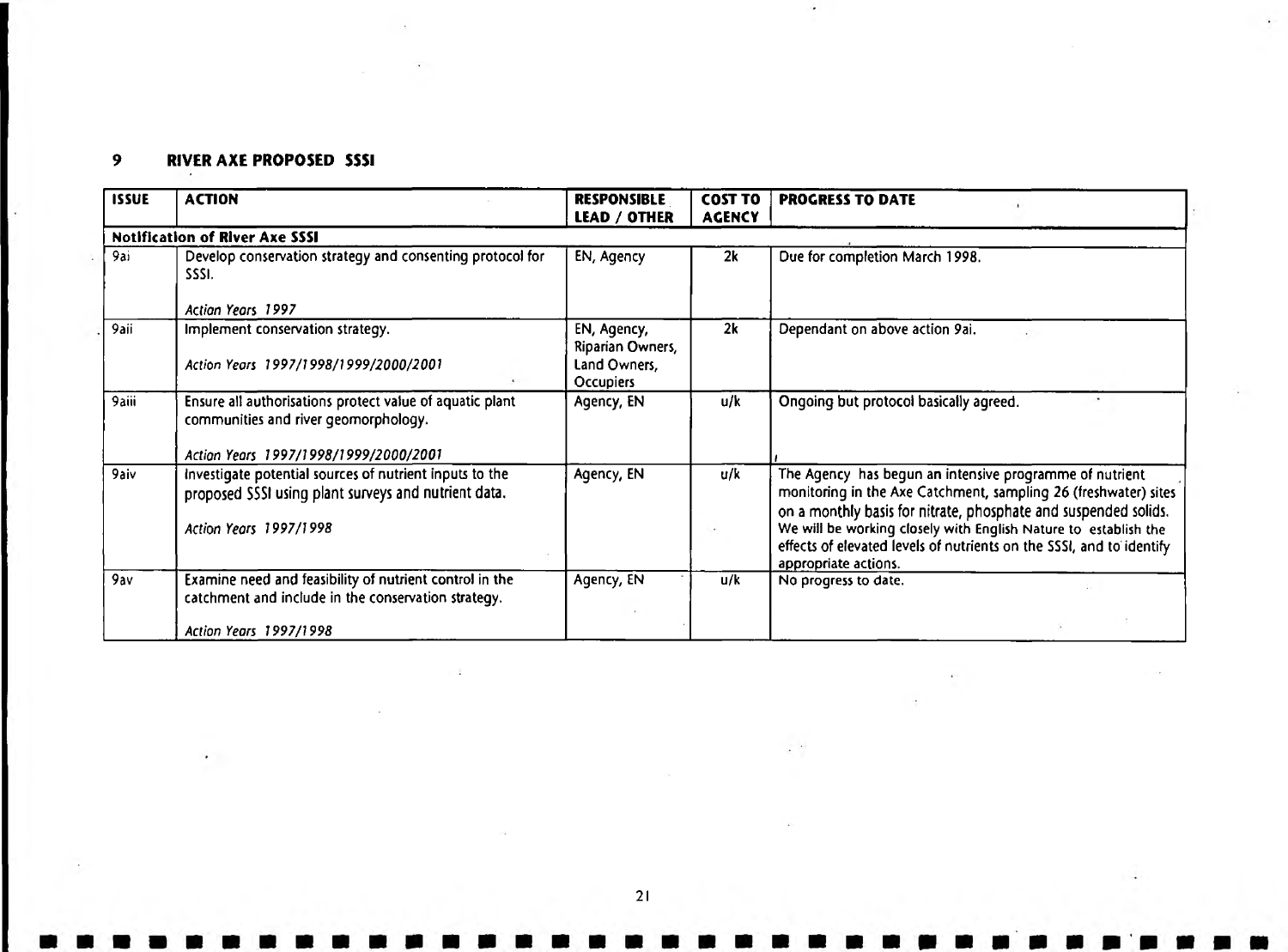# 10 CATCHMENT EROSION

 $\ddot{\epsilon}$ 

| <b>ISSUE</b> | <b>ACTION</b>                                                                                                                                                                                                                                                                                                                                             | <b>RESPONSIBLE</b><br><b>LEAD / OTHER</b>                                           | <b>COST TO</b><br><b>AGENCY</b> | <b>PROGRESS TO DATE</b>                                                                                                                                                                                                                     |
|--------------|-----------------------------------------------------------------------------------------------------------------------------------------------------------------------------------------------------------------------------------------------------------------------------------------------------------------------------------------------------------|-------------------------------------------------------------------------------------|---------------------------------|---------------------------------------------------------------------------------------------------------------------------------------------------------------------------------------------------------------------------------------------|
|              | <b>Catchment erosion</b>                                                                                                                                                                                                                                                                                                                                  |                                                                                     |                                 |                                                                                                                                                                                                                                             |
| 10ai         | Promote riparian fencing and planting schemes to stabilise<br>banks and reduce silt inputs, discouraging the use of<br>inappropriate methods of bank erosion control, (NB: cost<br>here is to riparian owners).                                                                                                                                           | Agency, MAFF,<br>NFU, Farmers,<br>Landowners,<br>Westcountry<br><b>Rivers Trust</b> | n/a                             | Various projects are being pursued. Investigations ongoing with<br>regard to a demonstration project using willow to control bank<br>erosion. Survey carried out to assess area requiring fencing. Sites<br>to be fenced before April 1998. |
|              | In river works may require consent from the Agency. In granting<br>consent the Agency will consider the effect of the proposed works on<br>each of the Environment Agency's function interests. Works within the<br>proposed SSSI will also require consent from English Noture. The<br>Environment Agency and English Nature have a consenting protocol. |                                                                                     |                                 |                                                                                                                                                                                                                                             |
| 10aii        | Consider relevance of Torridge Research to the River Axe<br>sub-catchment.<br>Action Years 1997/1998                                                                                                                                                                                                                                                      | Agency                                                                              | $\leq$ 1 k $\leq$               | There may be some relevance, but concretion of gravels, as<br>opposed to compaction by silts, is probably more significant<br>here.                                                                                                         |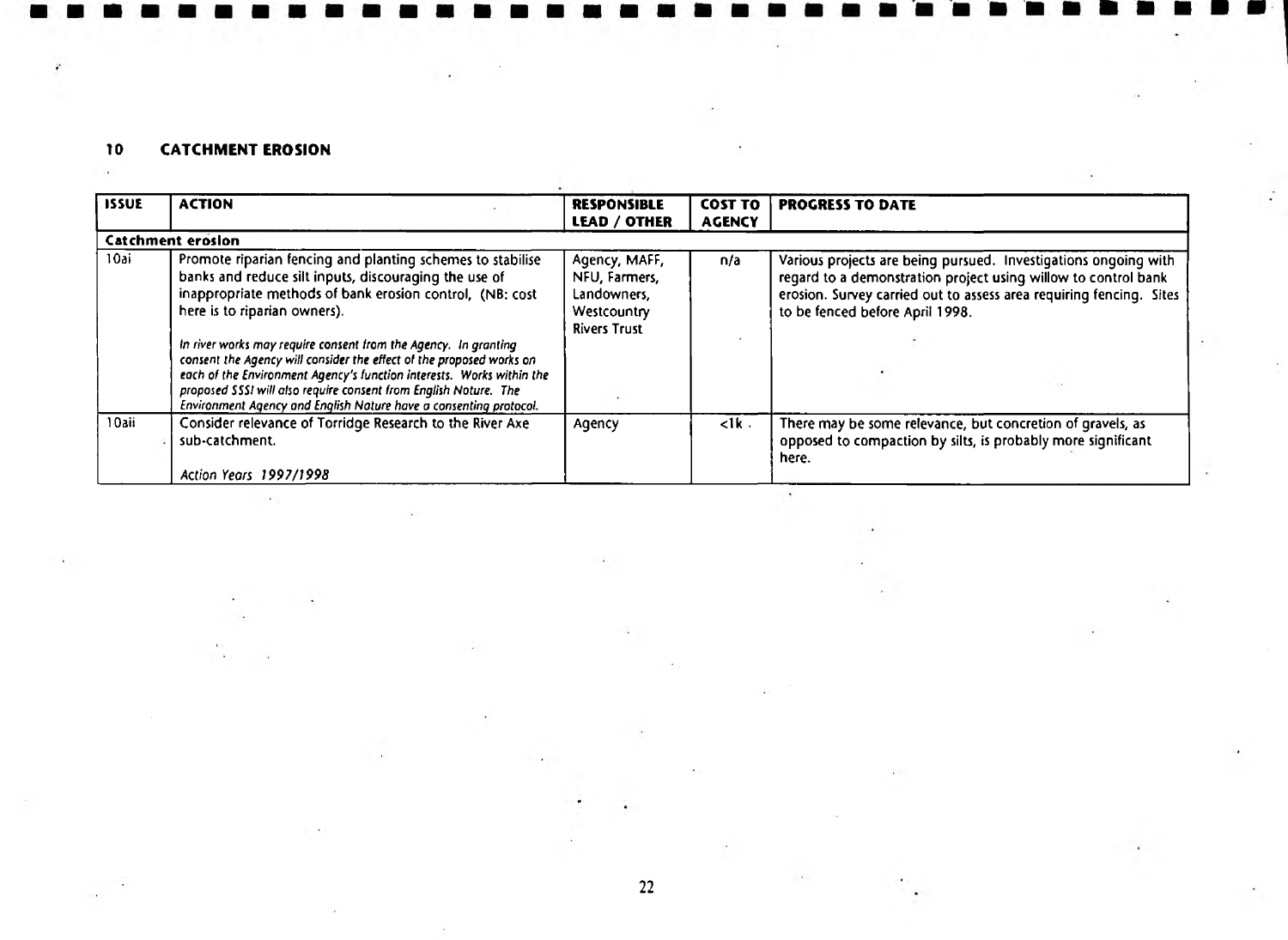#### **GLOSSARY**

### **ABSTRACTION**

**Removal of water from surface or groundwater.**

#### **ALIEN**

**Plant or animal not native to the country concerned.**

#### **BIODIVERSITY**

**The variability among living organisms from all sources including,** *inter alia***, terrestrial, marine and other aquatic ecosystems and the ecological complexes of which they are part; this includes diversity within species, between species and of ecosystems (Article II of the Biodiversity Convention).**

#### **CARR**

**Wet woodland composed of trees such as willow and alder.**

#### **CATCHMENT**

**The total area from which a single river collects surface runoff.**

#### **COARSE FISH**

**This is a lay-man's term for cyprinid fish and other commonly associated species such as pike, perch and eels of angling significance. The term does not normally refer to minor** species such as bullhead, stone loach, minnow and **stickleback.**

## **CONFLUENCE**

**The point at which two rivers meet.**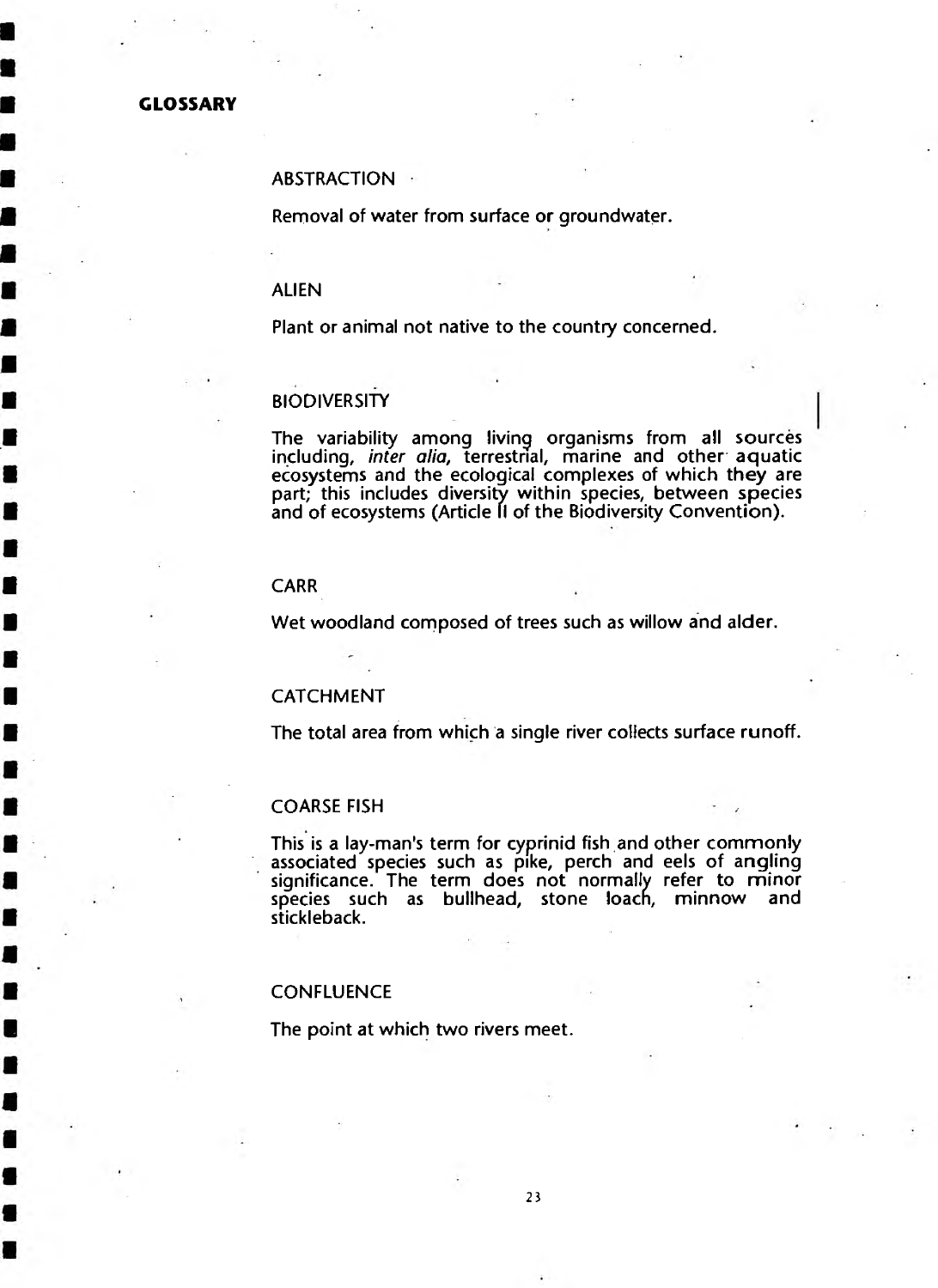# **CONSENT (DISCHARGE)**

A statutory document issued by the Environment Agency **under Schedule 10 of the Water Resources Act 1991 as amended by the Environment Act 1995 to indicate any limits and conditions on the discharge of an effluent to a controlled water.**

#### **COUNTRYSIDE STEWARDSHIP SCHEME**

**An initiative run by MAFF to enhance and conserve farming landscapes, wildlife habitats and cultural heritage.**

#### **EUTROPHIC**

**Water enriched with nutrients which result in high plant (including alqal) growth. Usually used when referring to enrichment from man-made sources such as fertilisers leaching from the soih**

## **FLOODPLAIN**

**Parts of river valleys or coastal plains which are inundated during floods. It includes areas protected by flood defences.**

#### GEOMORPHOLOGY **A**

**Scientific study of land forms and of the processes that formed them.**

#### **GROUNDWATER**

**All the water contained in the void spaces in pervious rocks and that held within the soil.**

#### **HABITAT**

**Natural home of plant or animal.**

#### **RIPARIAN OWNER**

**Owner of river bank and/or land adjacent to a river. Normally owns river bed and rights to midline of channel.**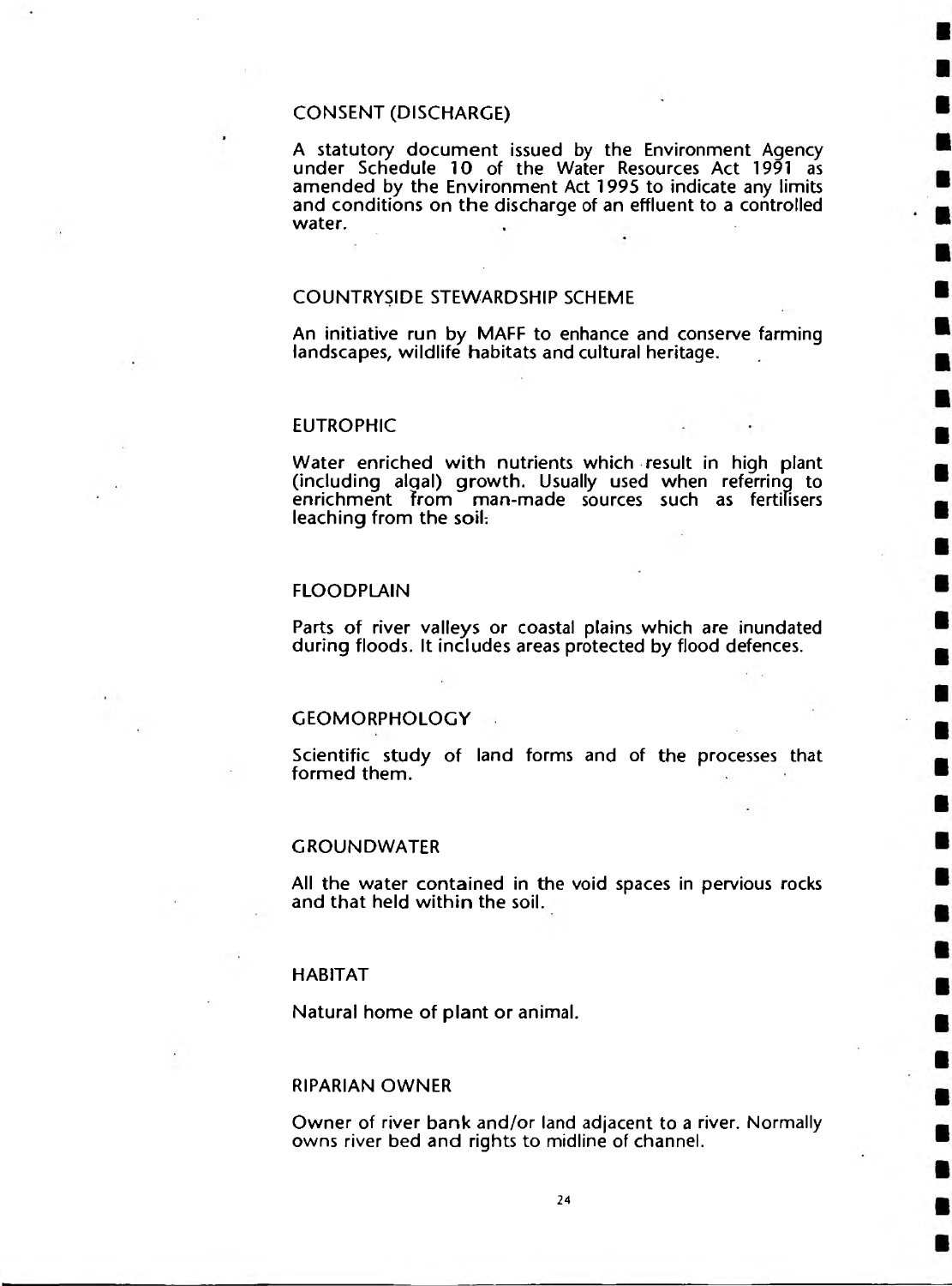### **RUNOFF**

**Water leaving a river catchment. Normally regarded as rainfall minus evapotranspiration (evaporation and Toss of water by plants) but commonly used to mean rainwater flowing across the land (also known as overland flow).**

#### **SALMONID**

**Game fish of the salmon family e.g. salmon, trout and sea trout.**

# **SECTION 105 SURVEYS**

**Section 105 of the Water Resources Act 1991 allows for Standards of Service Assets and Flood Risk Surveys.**

#### **SITE OF SPECIAL SCIENTIFIC INTEREST (SSSI)**

**Sites of national importance designated under the Wildlife and Countryside Act 1981 by Enqlish Nature in England. Sites may be designated to protect wildlife, geology or land forms.**

#### **SURFACE WATER**

**General term used to describe all the water features such as rivers, streams, springs, ponds and lakes.**

#### **TURBARY**

**The right of digging turf or peat on common ground.**

#### **WETLANDS**

**Areas of marsh, fen, peatland or water, whether natural or artificial, permanent or temporary, with water that is static or flowing, fresh, brackish or salt including areas of marine water, the depth of which at low tides does not exceed 6 m.**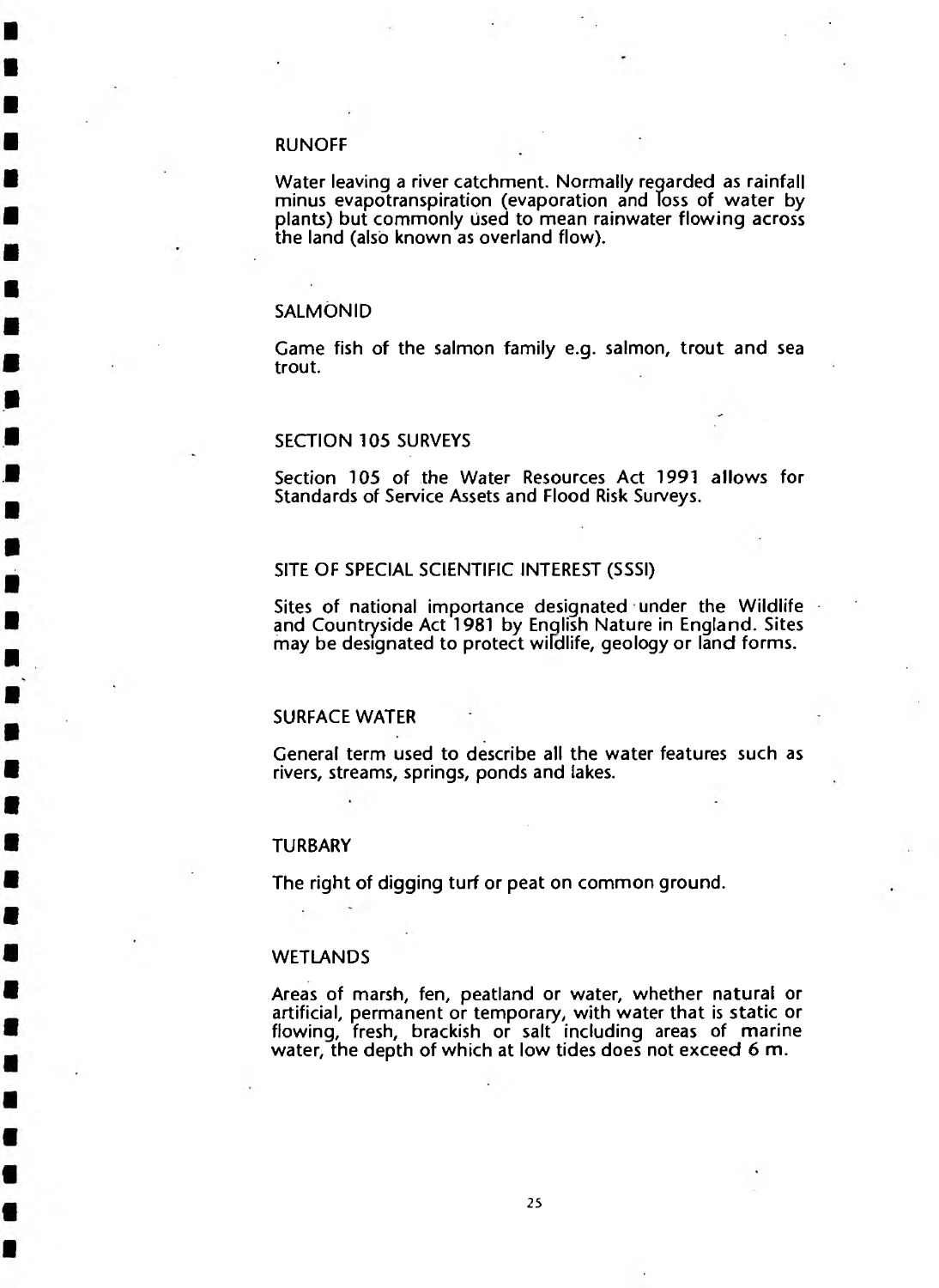#### **ABBREVIATIONS**

**Agency Environment Agency AONB Area of Outstanding Natural Beauty AVCS Axe Vale Conservation Society BAP Biodiversity Action Plan**<br>**British Trust of Conservant BTCV British Trust of Conservation Volunteers CMP Catchment Management Plan**<br> **Commission**<br>
Countryside Commission **CoCo Countryside Commission DAS Devon Archaeological Society**<br>**DBWPS Devon Bird Watching & Prese DBWPS Devon Bird Watching & Preservation Society DCC Devon Coun ty Council DoE Department of the Environment**<br>**DSFAC Devon Sea Fisheries Advisory Co DSFAC Devon Sea Fisheries Advisory Committee DWT Devon Wildlife Trust**<br> **Devon Wildlife Trust**<br> **Devon Wildlife Trust EC European Commission EDDC East Devon District Council EDHCS East Devon Heritage Coast Service EN English Nature ESA Environmentally Sensitive Area HMIP Her Majesty's Inspectorate of Pollution HMSO Her Majesty's Stationery Office IPC Integrated Pollution Control )AC joint Advisory Committee LA Local Authority LEAP Local Environment Agency Plan MAFF Ministry of Agriculture, Fisheries and Food NFU National Farmers Union NRA National Rivers Authority NT National Trust NWC National Water Council<br>
<b>PCC** Plymouth City Council **PCC Plymouth City Council RE River Ecosystem, RE1, RE2, etc R&W Rivers and Wetlands**<br>RHIER **Royal Holloway Institute RHIER Royal Holloway Institute of Environmental Research RIGS Regionally Important Geological Site RQO River Quality Objective**<br> **River Quality Objective**<br> **Royal Society for the Pr RSPB Royal Society for the Protection of Birds SCC** Somerset County Council<br>SSSI SESSI Sites of Special Scientific I **SSSI Sites of Special Scientific Interest STW Sewage Treatment Works SWWSL South West Water Services Limited UK United Kingdom WRA Waste Regulation Authority Wessex Water Services Limited**